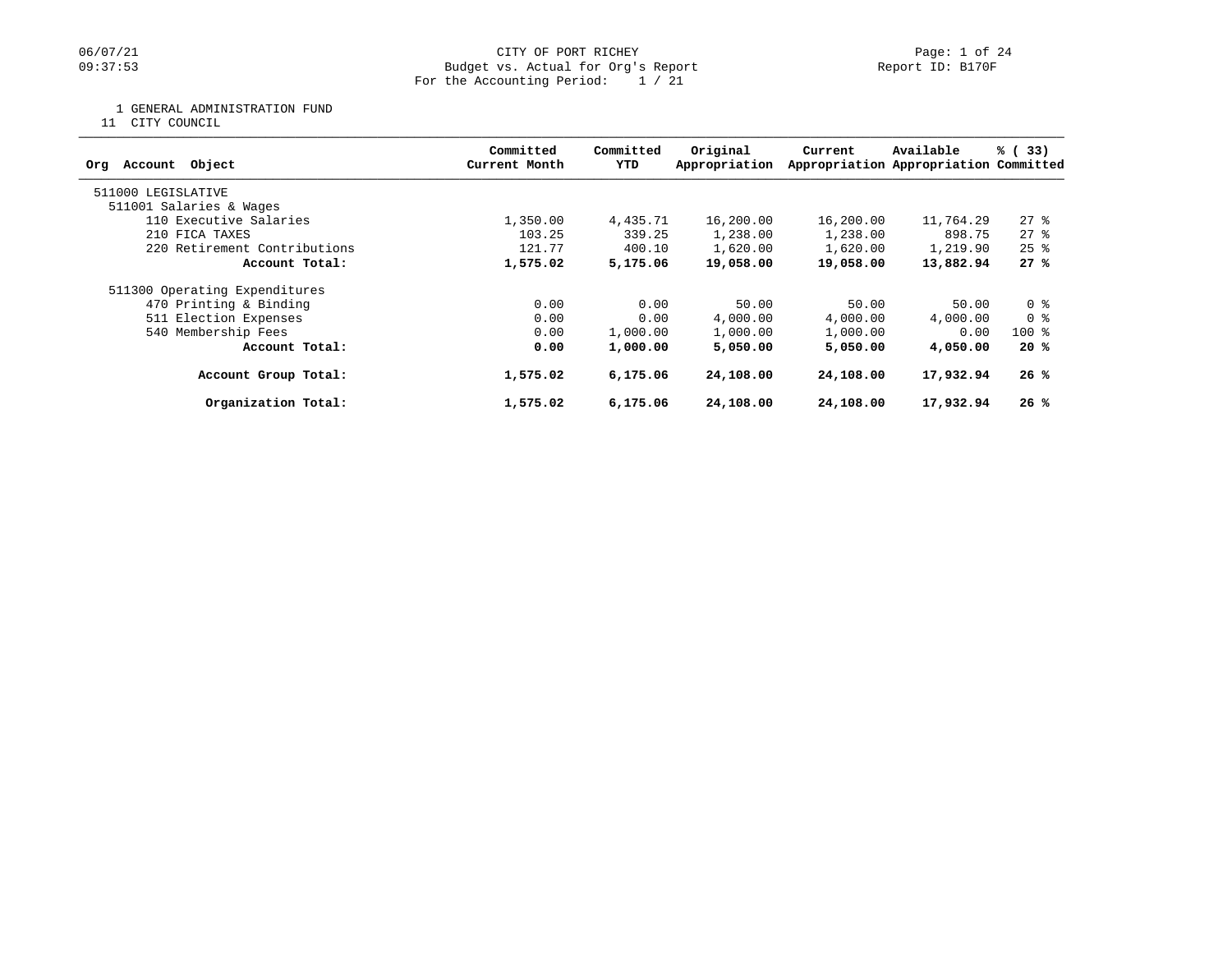## 06/07/21 CITY OF PORT RICHEY Page: 2 of 24<br>
Dudget vs. Actual for Org's Report Company of Report ID: B170F Budget vs. Actual for Org's Report For the Accounting Period: 1 / 21

## 1 GENERAL ADMINISTRATION FUND

12 ADMINISTRATIVE

|                                      | Committed     | Committed  | Original      | Current    | Available                             | % (33)                             |
|--------------------------------------|---------------|------------|---------------|------------|---------------------------------------|------------------------------------|
| Account Object<br>Orq                | Current Month | YTD        | Appropriation |            | Appropriation Appropriation Committed |                                    |
| 512000 EXECUTIVE                     |               |            |               |            |                                       |                                    |
| 512001 Salaries & Wages              |               |            |               |            |                                       |                                    |
| 120 Regular Salaries & Wages         | 4,939.10      | 17,250.30  | 100,553.00    | 100,553.00 | 83,302.70                             | 17 <sub>8</sub>                    |
| 149 Vehicle Allowance - City Manager | 150.00        | 675.00     | 1,600.00      | 1,600.00   | 925.00                                | $42$ %                             |
| 210 FICA TAXES                       | 377.33        | 1,316.32   | 7,693.00      | 7,693.00   | 6,376.68                              | $17*$                              |
| 220 Retirement Contributions         | 492.52        | 1,678.34   | 10,056.00     | 10,056.00  | 8,377.66                              | $17*$                              |
| 230 Health Insurance - Employee      | 857.60        | 3,416.27   | 13,076.00     | 13,076.00  | 9,659.73                              | $26$ %                             |
| Account Total:                       | 6,816.55      | 24,336.23  | 132,978.00    | 132,978.00 | 108,641.77                            | 18%                                |
| 512300 Operating Expenditures        |               |            |               |            |                                       |                                    |
| 301 Training                         | 0.00          | 0.00       | 3,000.00      | 3,000.00   | 3,000.00                              | 0 <sup>8</sup>                     |
| 328 PROFESSIONAL SERVICES            | 23,520.00     | 97,420.00  | 10,000.00     | 10,000.00  | $-87, 420.00$                         | $974$ $%$                          |
| 461 Technology/Software Maintenance  | 0.00          | 581.04     | 0.00          | 0.00       | $-581.04$                             | $***$ 8                            |
| 502 Miscellaneous                    | 0.00          | 0.00       | 200.00        | 200.00     | 200.00                                | $0 \text{ }$ $\text{ }$ $\text{ }$ |
| 512 Small Equipment                  | 420.00        | 420.00     | 0.00          | 0.00       | $-420.00$                             | $***$ 8                            |
| 540 Membership Fees                  | 0.00          | 520.00     | 1,200.00      | 1,200.00   | 680.00                                | $43*$                              |
| 551 Document Recording Fees          | 10.00         | 145.00     | 300.00        | 300.00     | 155.00                                | 48 %                               |
| Account Total:                       | 23,950.00     | 99,086.04  | 14,700.00     | 14,700.00  | $-84,386.04$                          | 674%                               |
| Account Group Total:                 | 30,766.55     | 123,422.27 | 147,678.00    | 147,678.00 | 24,255.73                             | 84 %                               |
| Organization Total:                  | 30,766.55     | 123,422.27 | 147,678.00    | 147,678.00 | 24,255.73                             | 84 %                               |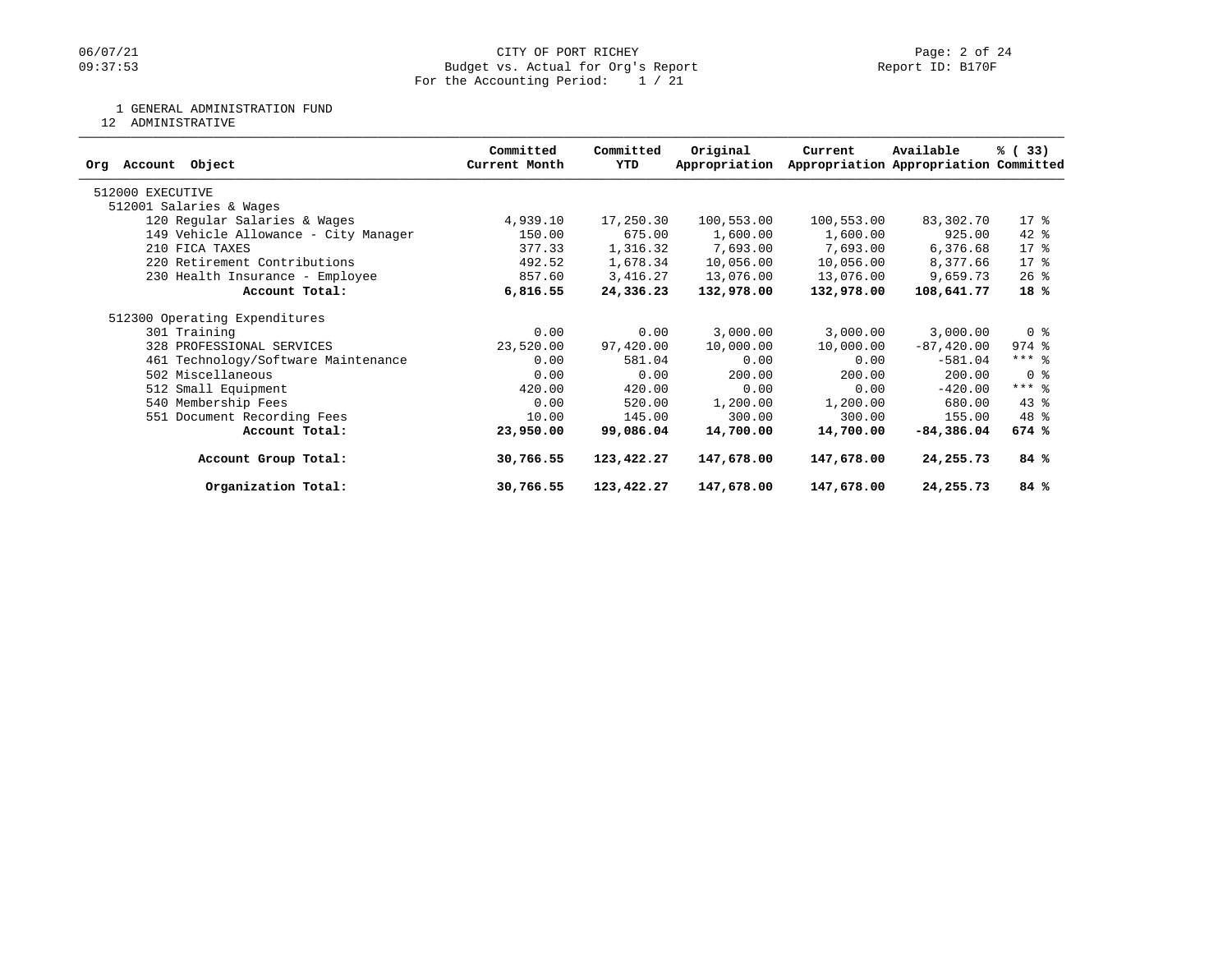## 06/07/21 CITY OF PORT RICHEY Page: 3 of 24<br>
Budget vs. Actual for Org's Report Page: 1 20 Report ID: B170F Budget vs. Actual for Org's Report For the Accounting Period: 1 / 21

1 GENERAL ADMINISTRATION FUND

13 FINANCE

| Object<br>Account<br>Orq            | Committed<br>Current Month | Committed<br>YTD | Original<br>Appropriation | Current    | Available<br>Appropriation Appropriation Committed | % (33)         |
|-------------------------------------|----------------------------|------------------|---------------------------|------------|----------------------------------------------------|----------------|
| 513000 FINANCIAL & ADMINISTRATIVE   |                            |                  |                           |            |                                                    |                |
| 513001 Salary & Wages               |                            |                  |                           |            |                                                    |                |
| 120 Regular Salaries & Wages        | 3,927.02                   | 17,808.96        | 54,028.00                 | 54,028.00  | 36,219.04                                          | 338            |
| 140 Overtime                        | 0.00                       | 118.43           | 400.00                    | 400.00     | 281.57                                             | $30*$          |
| 210 FICA TAXES                      | 296.95                     | 1,355.44         | 4,156.00                  | 4,156.00   | 2,800.56                                           | $33$ $%$       |
| 220 Retirement Contributions        | 392.72                     | 1,792.75         | 5,433.00                  | 5,433.00   | 3,640.25                                           | 33%            |
| 230 Health Insurance - Employee     | 1,067.85                   | 3,632.08         | 12,853.00                 | 12,853.00  | 9,220.92                                           | $28$ %         |
| Account Total:                      | 5,684.54                   | 24,707.66        | 76,870.00                 | 76,870.00  | 52,162.34                                          | 32%            |
| 513300 Operating Expenditures       |                            |                  |                           |            |                                                    |                |
| 301 Training                        | 0.00                       | 0.00             | 2,500.00                  | 2,500.00   | 2,500.00                                           | 0 <sup>8</sup> |
| 328 PROFESSIONAL SERVICES           | 2,959.69                   | 17,755.94        | 30,000.00                 | 30,000.00  | 12,244.06                                          | 59 %           |
| 409 Cellular Phone                  | 120.33                     | 364.19           | 900.00                    | 900.00     | 535.81                                             | $40*$          |
| 461 Technology/Software Maintenance | 9,914.00                   | 10,211.74        | 10,000.00                 | 10,000.00  | $-211.74$                                          | $102$ %        |
| 502 Miscellaneous                   | 3.96                       | 157.96           | 300.00                    | 300.00     | 142.04                                             | $53$ $%$       |
| 512 Small Equipment                 | 0.00                       | 271.11           | 2,000.00                  | 2,000.00   | 1,728.89                                           | $14*$          |
| 540 Membership Fees                 | 0.00                       | 0.00             | 300.00                    | 300.00     | 300.00                                             | 0 <sup>8</sup> |
| Account Total:                      | 12,997.98                  | 28,760.94        | 46,000.00                 | 46,000.00  | 17,239.06                                          | 63%            |
| Account Group Total:                | 18,682.52                  | 53,468.60        | 122,870.00                | 122,870.00 | 69,401.40                                          | 44 %           |
| Organization Total:                 | 18,682.52                  | 53,468.60        | 122,870.00                | 122,870.00 | 69,401.40                                          | 44 %           |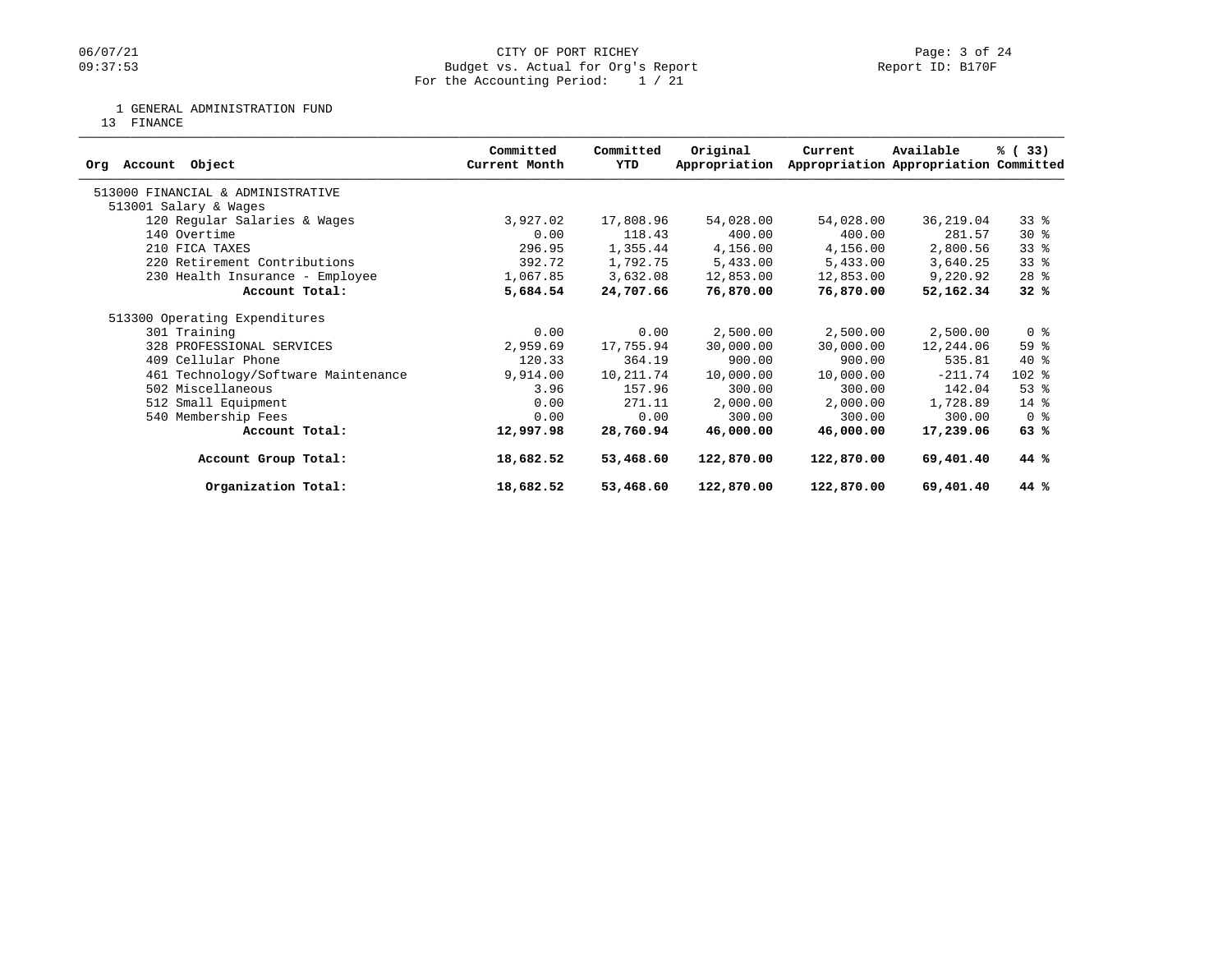## 06/07/21 CITY OF PORT RICHEY PAGES 24 DERI PAGES 24<br>
D9:37:53 Budget vs. Actual for Org's Report (1999) Deport ID: B170F Budget vs. Actual for Org's Report For the Accounting Period: 1 / 21

1 GENERAL ADMINISTRATION FUND

14 LEGAL

| Account Object<br>Orq                         | Committed<br>Current Month | Committed<br>YTD | Original<br>Appropriation | Current   | Available<br>Appropriation Appropriation Committed | % (33)             |
|-----------------------------------------------|----------------------------|------------------|---------------------------|-----------|----------------------------------------------------|--------------------|
| 514000 LEGAL<br>514300 Operating Expenditures |                            |                  |                           |           |                                                    |                    |
| 319 City Attorney                             | 1,269.00                   | 6.187.00         | 20,000.00                 | 20,000.00 | 13,813.00                                          | $31$ $\frac{6}{3}$ |
| Account Total:                                | 1,269.00                   | 6,187.00         | 20,000.00                 | 20,000.00 | 13,813.00                                          | 31%                |
| Account Group Total:                          | 1,269.00                   | 6,187,00         | 20,000.00                 | 20,000.00 | 13,813.00                                          | 31%                |
| Organization Total:                           | 1,269.00                   | 6,187,00         | 20,000.00                 | 20,000.00 | 13,813.00                                          | 31%                |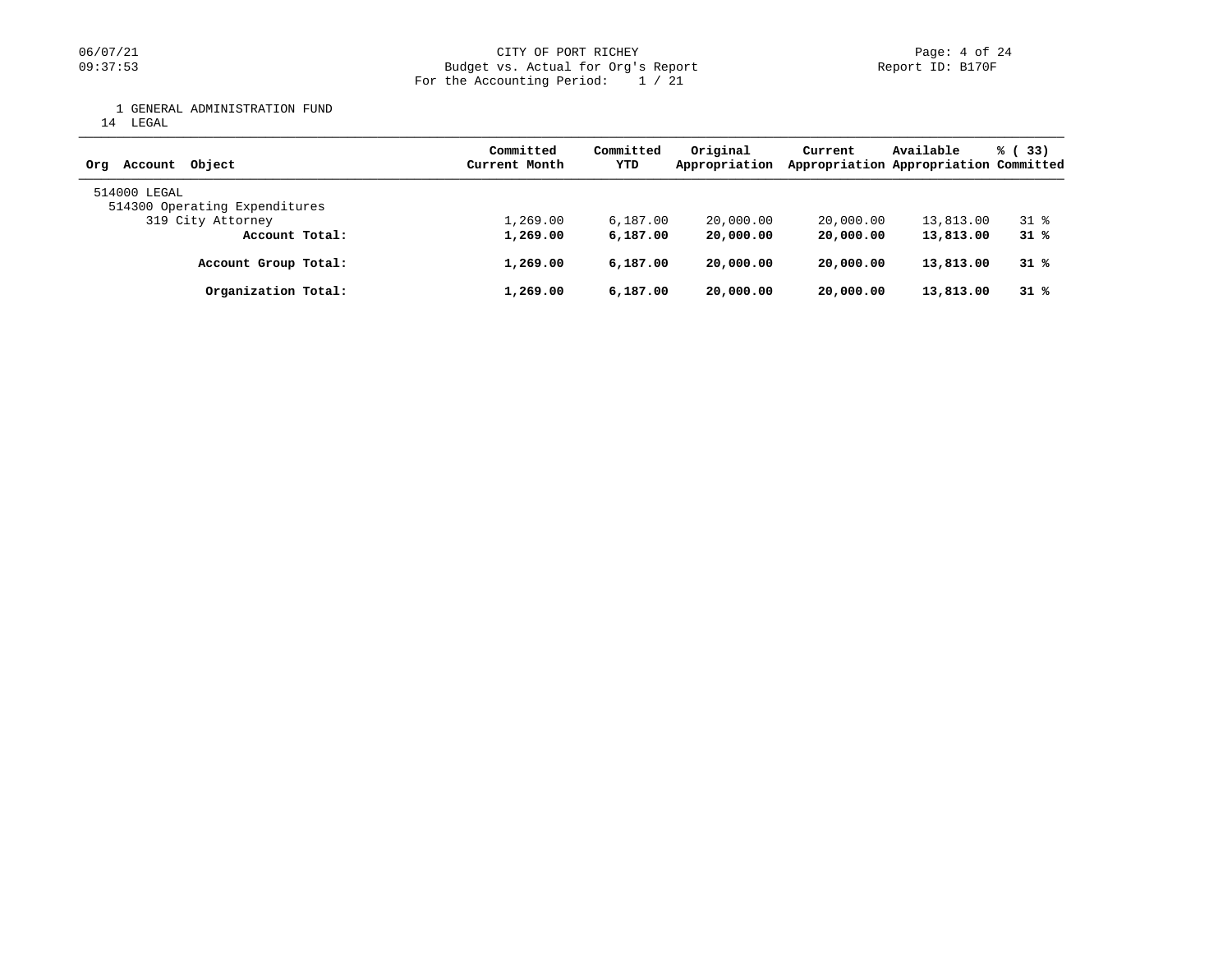## 06/07/21 CITY OF PORT RICHEY Page: 5 of 24<br>
Dudget vs. Actual for Org's Report Company of Report ID: B170F Budget vs. Actual for Org's Report For the Accounting Period: 1 / 21

## 1 GENERAL ADMINISTRATION FUND

16 INFORMATION TECHNOLOGY

| Committed<br>Current Month | Committed<br>YTD | Original<br>Appropriation | Current                                                                                      | Available | % (33)                                |  |
|----------------------------|------------------|---------------------------|----------------------------------------------------------------------------------------------|-----------|---------------------------------------|--|
|                            |                  |                           |                                                                                              |           |                                       |  |
|                            |                  |                           |                                                                                              |           |                                       |  |
| 9,326.40                   |                  | 80,000.00                 | 80,000,00                                                                                    | 34,573.36 | 57%                                   |  |
| 0.00                       |                  | 600.00                    | 600.00                                                                                       | 600.00    | 0 %                                   |  |
| 0.00                       |                  | 10,000.00                 | 10,000.00                                                                                    | 10,000.00 | 0 %                                   |  |
| 0.00                       |                  | 1,000.00                  | 1,000.00                                                                                     | 1,000.00  | 0 %                                   |  |
| 0.00                       |                  | 200.00                    | 200.00                                                                                       | 200.00    | 0 %                                   |  |
| 340.69                     |                  | 11,943.00                 | 11,943.00                                                                                    | 10,553.37 | $12*$                                 |  |
| 9,667.09                   |                  | 103,743.00                | 103,743.00                                                                                   | 56,926.73 | 45%                                   |  |
| 9,667.09                   |                  | 103,743.00                | 103,743.00                                                                                   | 56,926.73 | 45 %                                  |  |
| 9,667.09                   |                  | 103,743.00                | 103,743.00                                                                                   | 56,926.73 | 45%                                   |  |
|                            |                  |                           | 45,426.64<br>0.00<br>0.00<br>0.00<br>0.00<br>1,389.63<br>46,816.27<br>46,816.27<br>46,816.27 |           | Appropriation Appropriation Committed |  |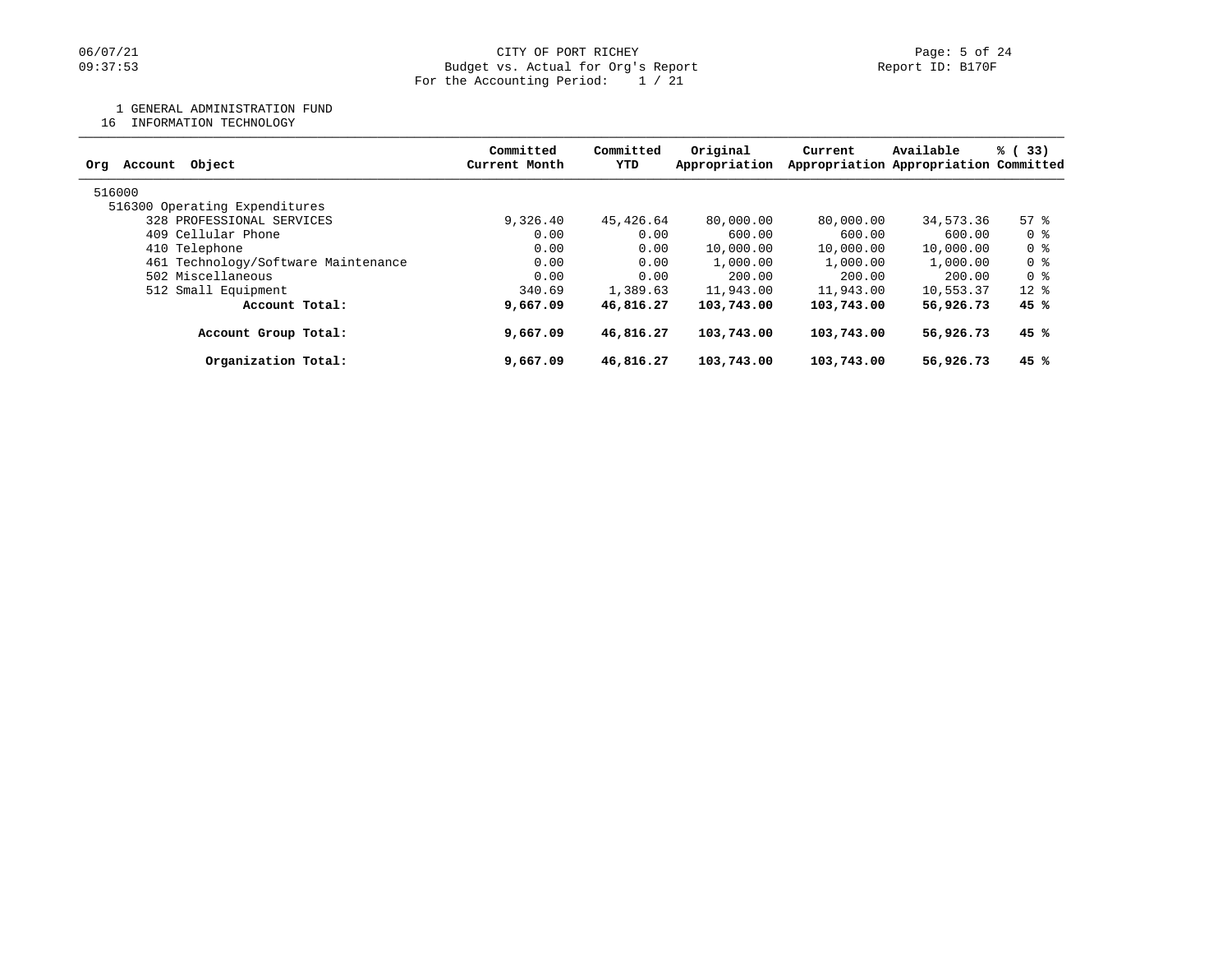## 06/07/21 CITY OF PORT RICHEY PAGE 24<br>
09:37:53 Budget vs. Actual for Org's Report Communication (Page: 6 of 24 Budget vs. Actual for Org's Report For the Accounting Period: 1 / 21

1 GENERAL ADMINISTRATION FUND

19 GENERAL GOVERNMENT

| Org Account Object                         | Committed<br>Current Month | Committed<br>YTD | Original                | Current<br>Appropriation Appropriation Appropriation Committed | Available   | % (33)          |
|--------------------------------------------|----------------------------|------------------|-------------------------|----------------------------------------------------------------|-------------|-----------------|
| 519000 NON-DEPARTMENTAL                    |                            |                  |                         |                                                                |             |                 |
| 519300 Operating Expenditures              |                            |                  |                         |                                                                |             |                 |
| 210 FICA TAXES                             | 0.00                       | 441.45           | 0.00                    | 0.00                                                           | $-441.45$   | $***$ 8         |
| 240 Workmen's Compensation                 | 37,506.00                  | 75,012.00        | 152,025.00              | 152,025.00                                                     | 77,013.00   | 49 %            |
| 250 Unemployment Compensation              | 0.00                       | 1,603.42         | 0.00                    | 0.00                                                           | $-1,603.42$ | $***$ $-$       |
| 301 Training                               | 0.00                       | 0.00             | 900.00                  | 900.00                                                         | 900.00      | 0 <sup>8</sup>  |
| 313 Codification of City Code - Printing & | 0.00                       | 3,644.19         | 16,000.00               | 16,000.00                                                      | 12,355.81   | $23$ $%$        |
| 320 Audits                                 | 0.00                       | 0.00             | 25,000.00               | 25,000.00                                                      | 25,000.00   | 0 <sup>8</sup>  |
| 328 PROFESSIONAL SERVICES                  | 53.54                      | 1,575.19         | 3,500.00                | 3,500.00                                                       | 1,924.81    | $45$ %          |
| 331 Red Light Camera Service Fees          | 21,747.40                  | 64,461.20        | 235,000.00              | 235,000.00                                                     | 170,538.80  | $27$ %          |
| 334 State Fees Red Light Camera            | 0.00                       | 122,674.00       | 474,760.00              | 474,760.00                                                     | 352,086.00  | $26$ %          |
| 343 Office Cleaning                        | 1,671.47                   | 6,601.42         | 18,000.00               | 18,000.00                                                      | 11,398.58   | 37 <sup>8</sup> |
| 409 Cellular Phone                         | 85.86                      | 257.58           | 800.00                  | 800.00                                                         | 542.42      | $32$ $%$        |
| 410 Telephone                              | 928.90                     | 5,023.80         | 18,000.00               | 18,000.00                                                      | 12,976.20   | $28$ $%$        |
| 417 Internet Service                       | 1,165.98                   | 4,674.21         | 12,000.00               | 12,000.00                                                      | 7,325.79    | 39 <sup>8</sup> |
| 420 Postage                                | 1,049.68                   | 2,889.59         | 11,000.00               | 11,000.00                                                      | 8,110.41    | $26$ %          |
| 430 Electricity                            | 0.00                       | 5,138.68         | 27,000.00               | 27,000.00                                                      | 21,861.32   | 19 <sup>°</sup> |
| 432 Water Utility Expense                  | 3,548.61                   | 7,319.18         | 15,000.00               | 15,000.00                                                      | 7,680.82    | 49 %            |
| 434 Sewer Utility Expense                  | 447.66                     | 881.85           | 3,000.00                | 3,000.00                                                       | 2,118.15    | 29%             |
| 436 STORMWATER UTILITY EXPENSE             | 230.00                     | 460.00           | 1,400.00                | 1,400.00                                                       | 940.00      | 33%             |
| 450 Liability Insurance                    | 62,093.00                  | 124,186.00       | 246,373.00              | 246,373.00                                                     | 122,187.00  | 50%             |
| 459 Flood Insurance                        | 0.00                       | 0.00             | 6,780.00                | 6,780.00                                                       | 6,780.00    | 0 <sup>8</sup>  |
| 460 Building Maintenance                   | 2,100.14                   | 3,495.24         | 12,000.00               | 12,000.00                                                      | 8,504.76    | 29%             |
| 461 Technology/Software Maintenance        | 1,402.00                   | 4,602.00         | 12,000.00               | 12,000.00                                                      | 7,398.00    | 38 %            |
| 467 Equipment Maintenance                  | 0.00                       | 2,447.94         | 8,000.00                | 8,000.00                                                       | 5,552.06    | $31$ %          |
| 470 Printing & Binding                     | 0.00                       | 103.07           | 2,000.00                | 2,000.00                                                       | 1,896.93    | 5 <sup>8</sup>  |
| 477 Generator                              | 0.00                       | 1,140.00         | 11,500.00               | 11,500.00                                                      | 10,360.00   | $10*$           |
| 484 Advertising                            | 157.02                     | 332.92           | 3,500.00                | 3,500.00                                                       | 3,167.08    | $10*$           |
| 502 Miscellaneous                          | 1,513.96                   | 2,842.77         | 6,000.00                | 6,000.00                                                       | 3, 157. 23  | 47 %            |
| 503 Christmas Gift Certificate             | 0.00                       | 5,770.00         | 6,150.00                | 6,150.00                                                       | 380.00      | 94 %            |
| 510 Office Supplies                        | 1,399.86                   | 4,698.50         | 10,000.00               | 10,000.00                                                      | 5,301.50    | 47 %            |
| 512 Small Equipment                        | 0.00                       | 169.00           | 300.00                  | 300.00                                                         | 131.00      | 56%             |
| 540 Membership Fees                        | 0.00                       | 0.00             | 130.00                  | 130.00                                                         | 130.00      | 0 <sup>8</sup>  |
| 556 Bank Charges                           | 3,512.90                   | 17,552.59        | 10,000.00               | 10,000.00                                                      | $-7,552.59$ | 176 %           |
| Account Total:                             | 140,613.98                 | 469,997.79       | 1,348,118.00            | 1,348,118.00                                                   | 878,120.21  | 35%             |
| Account Group Total:                       | 140,613.98                 |                  | 469,997.79 1,348,118.00 | 1,348,118.00                                                   | 878,120.21  | 35%             |
| Organization Total:                        | 140,613.98                 |                  | 469,997.79 1,348,118.00 | 1,348,118.00                                                   | 878,120.21  | 35%             |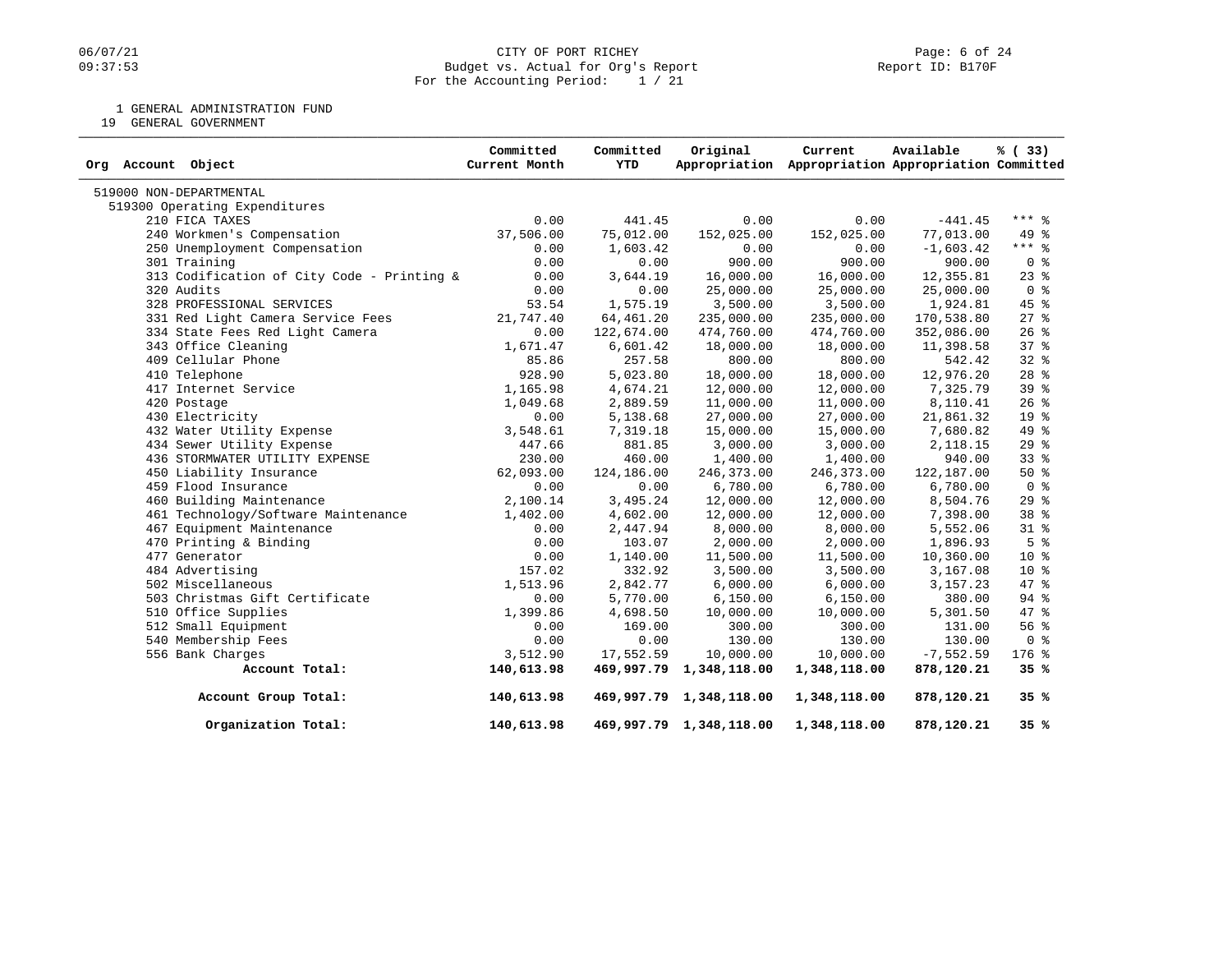## 06/07/21 CITY OF PORT RICHEY PAGES 24<br>
D9:37:53 Budget vs. Actual for Org's Report (1999) Deport ID: B170F Budget vs. Actual for Org's Report For the Accounting Period: 1 / 21

1 GENERAL ADMINISTRATION FUND

20 DISPATCH DEPARTMENT

| Org Account<br>Object                     | Committed<br>Current Month | Committed<br>YTD | Original<br>Appropriation | Current    | Available<br>Appropriation Appropriation Committed | % (33)                             |
|-------------------------------------------|----------------------------|------------------|---------------------------|------------|----------------------------------------------------|------------------------------------|
|                                           |                            |                  |                           |            |                                                    |                                    |
| 520000 PUBLIC SAFETY                      |                            |                  |                           |            |                                                    |                                    |
| 520001 Salaries & Wages                   |                            |                  |                           |            |                                                    |                                    |
| 120 Regular Salaries & Wages              | 4,956.41                   | 22,591.37        | 62,673.00                 | 62,673.00  | 40,081.63                                          | 36%                                |
| 130 Part-time Salaries & Wages            | 450.54                     | 1,950.60         | 20,256.00                 | 20,256.00  | 18,305.40                                          | $10*$                              |
| 140 Overtime                              | 57.04                      | 128.55           | 4,339.00                  | 4,339.00   | 4,210.45                                           | 3%                                 |
| 160 Holiday Pay                           | 333.99                     | 2,334.65         | 5,274.00                  | 5,274.00   | 2,939.35                                           | 44 %                               |
| 210 FICA TAXES                            | 442.36                     | 2,060.89         | 7,207.00                  | 7,207.00   | 5,146.11                                           | 29%                                |
| 220 Retirement Contributions              | 575.20                     | 2,681.47         | 9,421.00                  | 9,421.00   | 6,739.53                                           | $28$ %                             |
| 230 Health Insurance - Employee           | 1,280.33                   | 5,121.32         | 20,399.00                 | 20,399.00  | 15,277.68                                          | $25$ $\frac{6}{5}$                 |
| Account Total:                            | 8,095.87                   | 36,868.85        | 129,569.00                | 129,569.00 | 92,700.15                                          | 28%                                |
| 520300 Operating Expenditures             |                            |                  |                           |            |                                                    |                                    |
| 301 Training                              | 200.00                     | 200.00           | 1,500.00                  | 1,500.00   | 1,300.00                                           | $13*$                              |
| 315 Physical Exams                        | 0.00                       | 0.00             | 350.00                    | 350.00     | 350.00                                             | $0 \text{ }$ $\text{ }$ $\text{ }$ |
| 412 Radio Maintenance                     | 0.00                       | 147.50           | 1,000.00                  | 1,000.00   | 852.50                                             | 15 <sup>8</sup>                    |
| 460 Building Maintenance                  | 0.00                       | 0.00             | 500.00                    | 409.00     | 409.00                                             | 0 <sup>8</sup>                     |
| 502 Miscellaneous                         | 0.00                       | 0.00             | 200.00                    | 200.00     | 200.00                                             | 0 <sup>8</sup>                     |
| 512 Small Equipment                       | 230.45                     | 230.45           | 200.00                    | 291.00     | 60.55                                              | 79 %                               |
| 525 Uniform Allowance                     | 0.00                       | 131.00           | 2,000.00                  | 2,000.00   | 1,869.00                                           | 7 %                                |
| 526 Uniform Maintenance Allowance Per PBA | 0.00                       | 1,900.00         | 2,000.00                  | 2,000.00   | 100.00                                             | 95 <sup>8</sup>                    |
| Account Total:                            | 430.45                     | 2,608.95         | 7,750.00                  | 7,750.00   | 5,141.05                                           | 34 %                               |
| Account Group Total:                      | 8,526.32                   | 39,477.80        | 137,319.00                | 137,319.00 | 97,841.20                                          | 29%                                |
| Organization Total:                       | 8,526.32                   | 39,477.80        | 137,319.00                | 137,319.00 | 97,841.20                                          | 29%                                |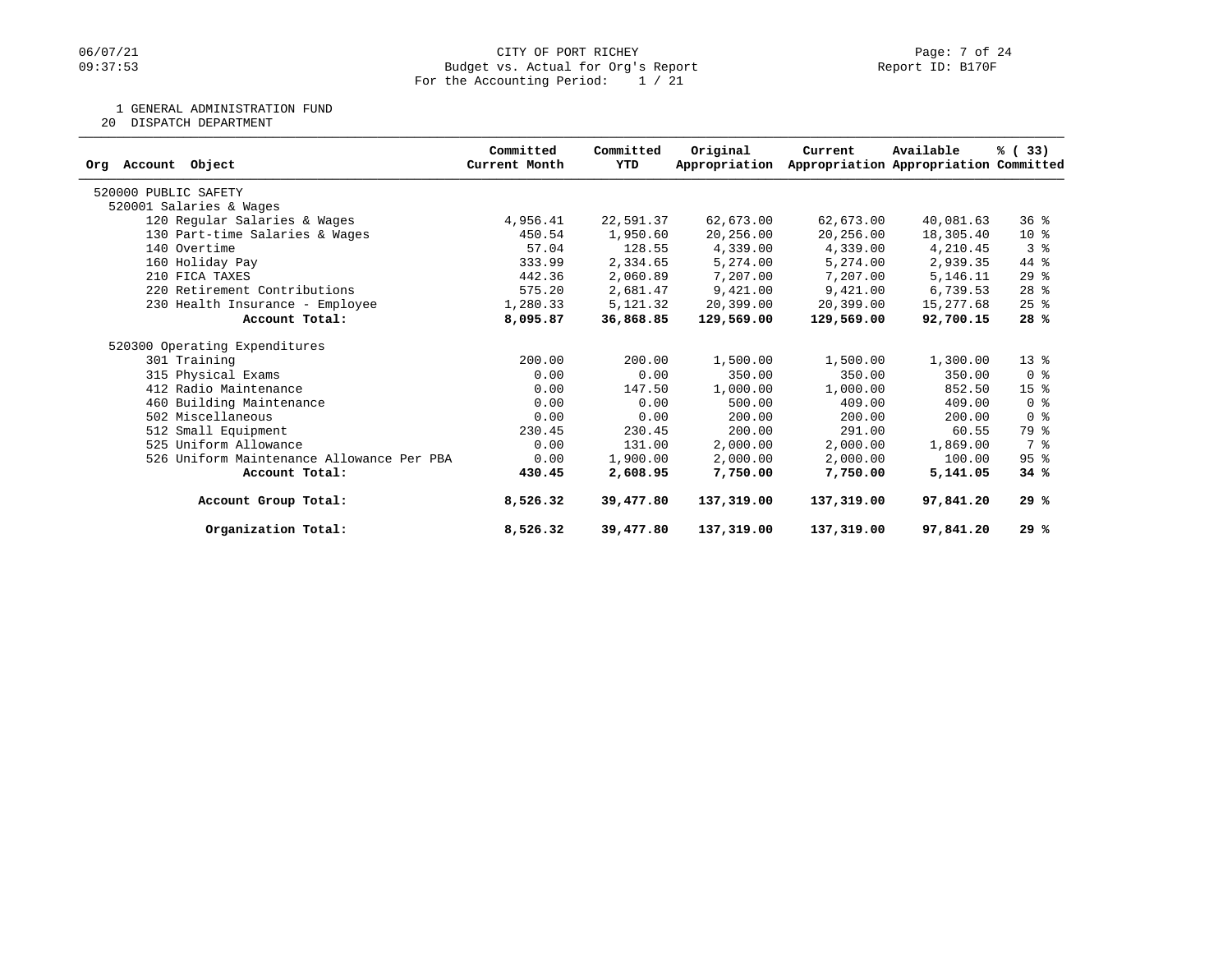## 06/07/21 CITY OF PORT RICHEY PAGE 24<br>
09:37:53 Budget vs. Actual for Org's Report Communication (Page: 8 of 24 Budget vs. Actual for Org's Report For the Accounting Period: 1 / 21

1 GENERAL ADMINISTRATION FUND

21 POLICE DEPARTMENT

| Org Account Object                        | Committed<br>Current Month | Committed<br><b>YTD</b> | Original                | Current<br>Appropriation Appropriation Appropriation Committed | Available                 | % (33)          |
|-------------------------------------------|----------------------------|-------------------------|-------------------------|----------------------------------------------------------------|---------------------------|-----------------|
| 521000 LAW ENFORCEMENT                    |                            |                         |                         |                                                                |                           |                 |
| 521001 Salaries & Wages                   |                            |                         |                         |                                                                |                           |                 |
| 120 Regular Salaries & Wages              | 71,454.94                  | 309,794.95              | 923,916.00              | 923,916.00                                                     | 614, 121.05               | $34$ $%$        |
| 140 Overtime                              | 7,079.52                   | 11,807.94               | 25,000.00               | 25,000.00                                                      | 13,192.06                 | $47*$           |
| 156 Police Subsidy                        | 445.00                     | 1,513.57                | 7,000.00                | 7,000.00                                                       | 5,486.43                  | $22$ %          |
| 160 Holiday Pay                           | 3,585.64                   | 22, 198.47              | 70,399.00               | 70,399.00                                                      | 48,200.53                 | $32$ $%$        |
| 210 FICA TAXES                            | 6,252.79                   | 26,046.82               | 81,364.00               | 81,364.00                                                      | 55, 317.18                | 32%             |
| 220 Retirement Contributions              | 18,896.34                  | 78,382.92               | 260,050.00              | 260,050.00                                                     | 181,667.08                | $30*$           |
| 230 Health Insurance - Employee           | 16,703.33                  | 65,941.63               | 229,701.00              | 229,701.00                                                     | 163,759.37                | 29%             |
| 820 Johnny Cash Donation Per PBA          | 127.99                     | 504.12                  | 1,872.00                | 1,872.00                                                       | 1,367.88                  | $27$ %          |
| Account Total:                            | 124,545.55                 |                         | 516,190.42 1,599,302.00 |                                                                | 1,599,302.00 1,083,111.58 | 32%             |
| 521300 Operating Expenditures             |                            |                         |                         |                                                                |                           |                 |
| 301 Training                              | 2,170.81                   | 2,672.81                | 20,000.00               | 15,000.00                                                      | 12,327.19                 | 18 %            |
| 315 Physical Exams                        | 42.00                      | 1,317.00                | 1,375.00                | 1,375.00                                                       | 58.00                     | 96 <sup>8</sup> |
| 328 PROFESSIONAL SERVICES                 | 0.00                       | 750.00                  | 1,000.00                | 1,000.00                                                       | 250.00                    | 75 %            |
| 353 Impound Lot Maintenance               | 1,104.20                   | 1,239.65                | 1,000.00                | 1,358.00                                                       | 118.35                    | $91$ %          |
| 409 Cellular Phone                        | 3,093.88                   | 6,914.05                | 12,900.00               | 12,900.00                                                      | 5,985.95                  | 54 %            |
| 460 Building Maintenance                  | 101.50                     | 461.08                  | 2,000.00                | 2,000.00                                                       | 1,538.92                  | $23$ $%$        |
| 461 Technology/Software Maintenance       | 179.88                     | 666.01                  | 15,000.00               | 15,000.00                                                      | 14,333.99                 | 4%              |
| 465 Vehicle Expense                       | 4,162.27                   | 11,988.10               | 20,000.00               | 25,000.00                                                      | 13,011.90                 | 48 %            |
| 470 Printing & Binding                    | 0.00                       | 0.00                    | 400.00                  | 400.00                                                         | 400.00                    | 0 <sup>8</sup>  |
| 471 Police Boat Maintenance               | 0.00                       | 0.00                    | 1,000.00                | 1,000.00                                                       | 1,000.00                  | 0 <sup>8</sup>  |
| 472 Police Bicycle Maintenance            | 0.00                       | 0.00                    | 250.00                  | 250.00                                                         | 250.00                    | 0 <sup>8</sup>  |
| 502 Miscellaneous                         | 299.38                     | 1,082.85                | 2,000.00                | 2,000.00                                                       | 917.15                    | $54$ $%$        |
| 504 Evidence Supplies                     | 186.87                     | 270.87                  | 2,200.00                | 2,200.00                                                       | 1,929.13                  | $12$ %          |
| 512 Small Equipment                       | 1,304.14                   | 3,943.06                | 7,000.00                | 6,642.00                                                       | 2,698.94                  | 59 %            |
| 514 Safety Equipment                      | 163.60                     | 163.60                  | 1,500.00                | 1,500.00                                                       | 1,336.40                  | 11 %            |
| 520 Fuel Expense                          | 0.00                       | 8,614.38                | 40,000.00               | 40,000.00                                                      | 31,385.62                 | $22$ $%$        |
| 525 Uniform Allowance                     | 84.00                      | 2,558.29                | 7,000.00                | 7,000.00                                                       | 4,441.71                  | 37 <sup>8</sup> |
| 526 Uniform Maintenance Allowance Per PBA | 0.00                       | 6,500.00                | 5,600.00                | 5,600.00                                                       | $-900.00$                 | 116 %           |
| 537 Weapons Equip/Supplies                | 0.00                       | 775.20                  | 2,000.00                | 2,000.00                                                       | 1,224.80                  | 39 <sup>8</sup> |
| 540 Membership Fees                       | 665.00                     | 715.00                  | 800.00                  | 800.00                                                         | 85.00                     | 89 %            |
| 566 Investigative Funds                   | 0.00                       | 999.00                  | 0.00                    | 0.00                                                           | $-999.00$                 | $***$ 8         |
| Account Total:                            | 13,557.53                  | 51,630.95               | 143,025.00              | 143,025.00                                                     | 91,394.05                 | 36%             |
| Account Group Total:                      | 138,103.08                 |                         | 567,821.37 1,742,327.00 |                                                                | 1,742,327.00 1,174,505.63 | 33%             |
| Organization Total:                       | 138,103.08                 |                         | 567,821.37 1,742,327.00 |                                                                | 1,742,327.00 1,174,505.63 | 33%             |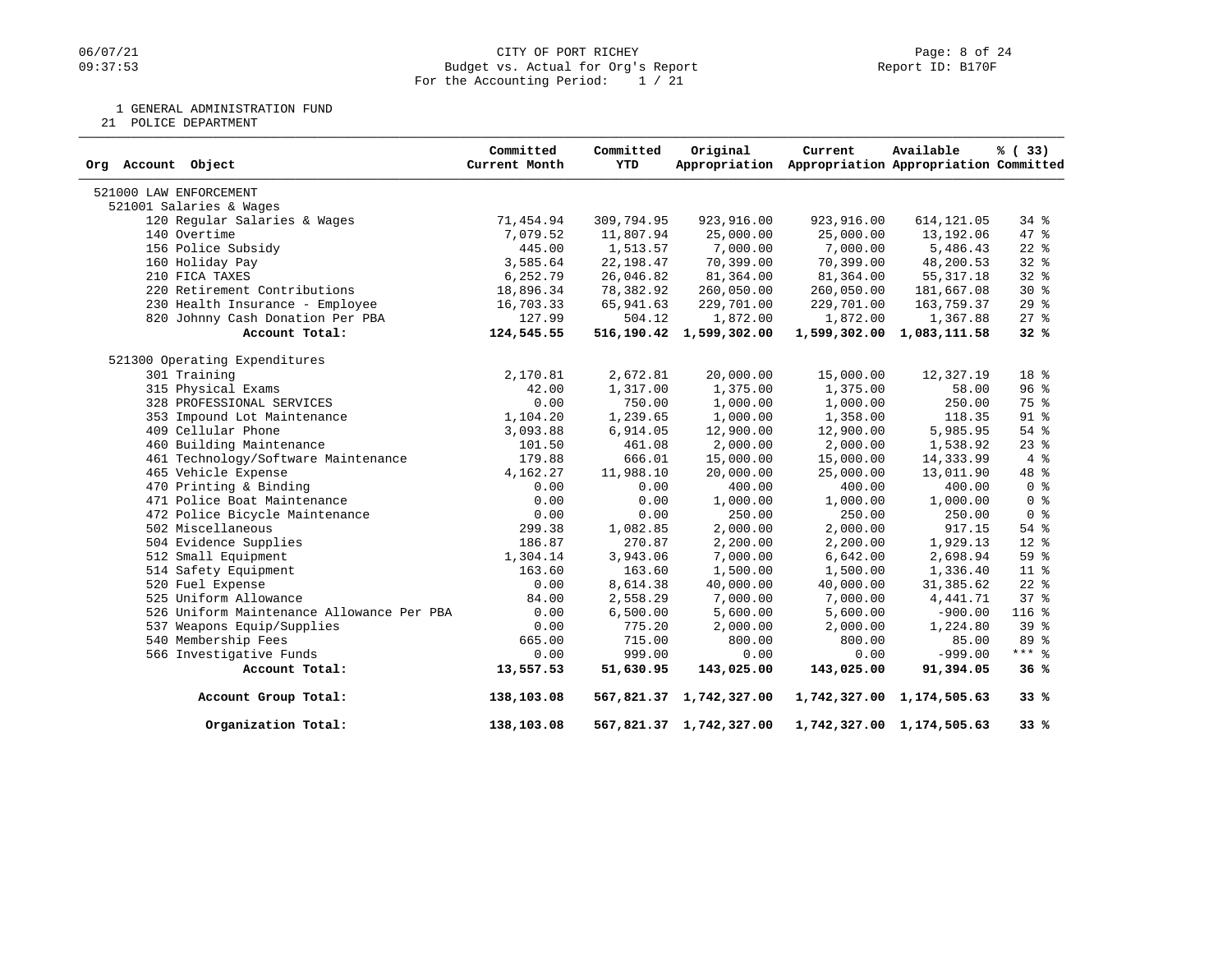## 06/07/21 CITY OF PORT RICHEY PAGE 24<br>
09:37:53 Budget vs. Actual for Org's Report Communication (Page: 9 of 24 Budget vs. Actual for Org's Report For the Accounting Period: 1 / 21

1 GENERAL ADMINISTRATION FUND

22 FIRE DEPARTMENT

| Org Account Object                  | Committed<br>Current Month | Committed<br><b>YTD</b> | Original   | Current<br>Appropriation Appropriation Appropriation Committed | Available   | % (33)          |
|-------------------------------------|----------------------------|-------------------------|------------|----------------------------------------------------------------|-------------|-----------------|
| 522000 FIRE CONTROL                 |                            |                         |            |                                                                |             |                 |
| 522001 Salaries & Wages             |                            |                         |            |                                                                |             |                 |
| 120 Regular Salaries & Wages        | 19,599.60                  | 93,632.74               | 253,161.00 | 253,161.00                                                     | 159,528.26  | 37%             |
| 130 Part-time Salaries & Wages      | 2,108.00                   | 7,245.16                | 38,250.00  | 38,250.00                                                      | 31,004.84   | 19 <sup>°</sup> |
| 140 Overtime                        | 2,246.27                   | 6,172.48                | 11,502.00  | 11,502.00                                                      | 5,329.52    | 54 %            |
| 150 Incentive Pay                   | 857.35                     | 3,480.58                | 13,028.00  | 13,028.00                                                      | 9,547.42    | $27$ $%$        |
| 151 Compensated Volunteers          | 0.00                       | 0.00                    | 6,000.00   | 6,000.00                                                       | 6,000.00    | 0 <sup>8</sup>  |
| 154 Fire Subsidy                    | 200.00                     | 57.14                   | 0.00       | 0.00                                                           | $-57.14$    | $***$ $-$       |
| 160 Holiday Pay                     | 1,674.64                   | 5,358.89                | 13,598.00  | 13,598.00                                                      | 8,239.11    | 39 <sup>8</sup> |
| 210 FICA TAXES                      | 2,016.51                   | 8,799.70                | 26,995.00  | 26,995.00                                                      | 18, 195. 30 | 33 <sup>8</sup> |
| 220 Retirement Contributions        | 5,776.37                   | 25,012.15               | 86,071.00  | 86,071.00                                                      | 61,058.85   | 29%             |
| 230 Health Insurance - Employee     | 4,813.14                   | 19,252.56               | 59,000.00  | 59,000.00                                                      | 39,747.44   | 33%             |
| Account Total:                      | 39,291.88                  | 169,011.40              | 507,605.00 | 507,605.00                                                     | 338,593.60  | 33%             |
| 522300 Operating Expenditures       |                            |                         |            |                                                                |             |                 |
| 301 Training                        | 0.00                       | 0.00                    | 6,030.00   | 6,030.00                                                       | 6,030.00    | 0 <sup>8</sup>  |
| 303 Tuition Reimbursement           | 0.00                       | 300.00                  | 1,500.00   | 1,200.00                                                       | 900.00      | $25$ $%$        |
| 305 Medical Director                | 0.00                       | 1,200.00                | 1,200.00   | 1,200.00                                                       | 0.00        | $100*$          |
| 315 Physical Exams                  | 42.00                      | 42.00                   | 6,500.00   | 6,500.00                                                       | 6,458.00    | 1 <sup>8</sup>  |
| 409 Cellular Phone                  | 333.98                     | 740.00                  | 3,000.00   | 3,000.00                                                       | 2,260.00    | 25%             |
| 412 Radio Maintenance               | 0.00                       | 115.00                  | 900.00     | 900.00                                                         | 785.00      | 13 <sup>°</sup> |
| 417 Internet Service                | 363.04                     | 726.08                  | 2,100.00   | 2,100.00                                                       | 1,373.92    | 35%             |
| 428 Medical Equipment               | 427.00                     | 936.01                  | 3,500.00   | 3,500.00                                                       | 2,563.99    | 27%             |
| 430 Electricity                     | 0.00                       | 1,173.68                | 6,500.00   | 6,500.00                                                       | 5,326.32    | 18 %            |
| 432 Water Utility Expense           | 244.26                     | 493.06                  | 1,500.00   | 1,500.00                                                       | 1,006.94    | 33%             |
| 434 Sewer Utility Expense           | 113.85                     | 200.76                  | 700.00     | 700.00                                                         | 499.24      | 29%             |
| 436 STORMWATER UTILITY EXPENSE      | 50.00                      | 100.00                  | 300.00     | 300.00                                                         | 200.00      | 338             |
| 460 Building Maintenance            | 975.00                     | 1,981.04                | 6,000.00   | 6,000.00                                                       | 4,018.96    | 33%             |
| 461 Technology/Software Maintenance | 0.00                       | 796.00                  | 9,000.00   | 8,000.00                                                       | 7,204.00    | 10 %            |
| 465 Vehicle Expense                 | 2,804.33                   | 2,920.10                | 20,000.00  | 20,000.00                                                      | 17,079.90   | 15 <sup>8</sup> |
| 467 Equipment Maintenance           | 0.00                       | 691.21                  | 6,000.00   | 5,800.00                                                       | 5,108.79    | 12 %            |
| 470 Printing & Binding              | 0.00                       | 67.62                   | 0.00       | 100.00                                                         | 32.38       | 68 %            |
| 502 Miscellaneous                   | 160.00                     | 689.83                  | 510.00     | 810.00                                                         | 120.17      | 85 %            |
| 512 Small Equipment                 | 181.41                     | 984.45                  | 1,000.00   | 2,900.02                                                       | 1,915.57    | 34 %            |
| 513 Station Supplies                | 23.12                      | 1,045.12                | 2,656.00   | 2,656.00                                                       | 1,610.88    | 39 %            |
| 514 Safety Equipment                | 219.98                     | 219.98                  | 1,000.00   | 299.98                                                         | 80.00       | 73 %            |
| 520 Fuel Expense                    | 0.00                       | 1,947.55                | 8,800.00   | 8,700.00                                                       | 6,752.45    | $22$ %          |
| 525 Uniform Allowance               | 135.00                     | 1,003.20                | 9,762.00   | 9,762.00                                                       | 8,758.80    | $10*$           |
| 540 Membership Fees                 | 538.73                     | 538.73                  | 4,000.00   | 4,000.00                                                       | 3,461.27    | $13*$           |
| Account Total:                      | 6,611.70                   | 18,911.42               | 102,458.00 | 102,458.00                                                     | 83,546.58   | 18%             |
| Account Group Total:                | 45,903.58                  | 187,922.82              | 610,063.00 | 610,063.00                                                     | 422,140.18  | 31%             |
| Organization Total:                 | 45,903.58                  | 187,922.82              | 610,063.00 | 610,063.00                                                     | 422,140.18  | 31%             |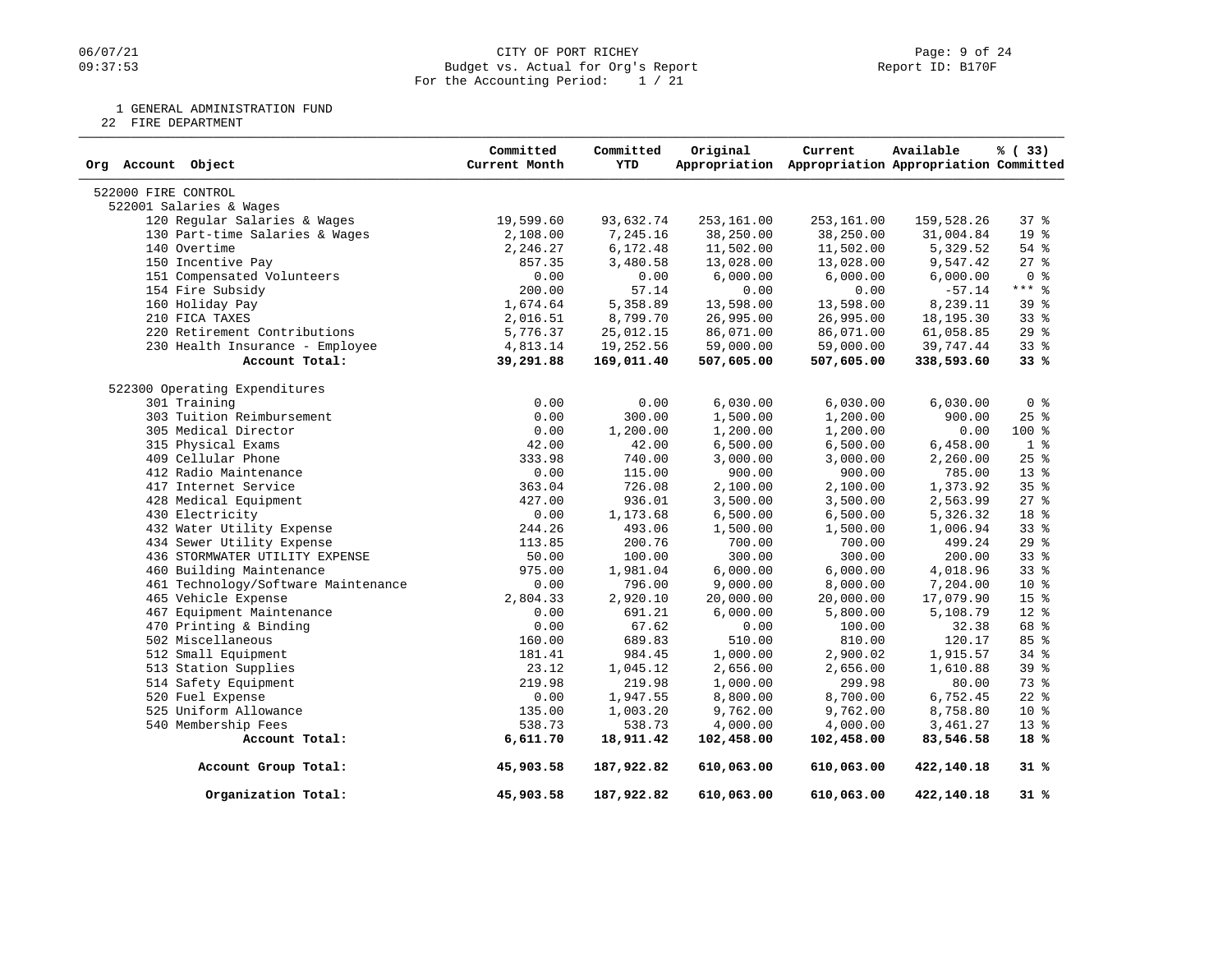## 06/07/21 CITY OF PORT RICHEY Page: 10 of 24<br>
Budget vs. Actual for Org's Report Port 10: B170F PORT RICHEY Budget vs. Actual for Org's Report For the Accounting Period: 1 / 21

1 GENERAL ADMINISTRATION FUND

24 BUILDING DEPARTMENT

| Account Object<br>Orq               | Committed<br>Current Month | Committed<br>YTD | Original<br>Appropriation | Current   | Available<br>Appropriation Appropriation Committed | % (33)          |
|-------------------------------------|----------------------------|------------------|---------------------------|-----------|----------------------------------------------------|-----------------|
| 524000 PROTECTIVE INSPECTIONS       |                            |                  |                           |           |                                                    |                 |
| 524001 Salaries & Wages             |                            |                  |                           |           |                                                    |                 |
| 120 Regular Salaries & Wages        | 2,652.48                   | 11,206.16        | 33,950.00                 | 33,950.00 | 22,743.84                                          | $33*$           |
| 140 Overtime                        | 0.00                       | 101.71           | 454.00                    | 454.00    | 352.29                                             | $22$ $%$        |
| 210 FICA TAXES                      | 201.39                     | 858.67           | 2,632.00                  | 2,632.00  | 1,773.33                                           | 338             |
| 220 Retirement Contributions        | 265.25                     | 1,130.78         | 3,440.00                  | 3,440.00  | 2,309.22                                           | 33%             |
| 230 Health Insurance - Employee     | 348.77                     | 1,395.08         | 8,576.00                  | 8,576.00  | 7,180.92                                           | 16 <sup>8</sup> |
| Account Total:                      | 3,467.89                   | 14,692.40        | 49,052.00                 | 49,052.00 | 34,359.60                                          | 30%             |
| 524300 Operating Expenditures       |                            |                  |                           |           |                                                    |                 |
| 301 Training                        | 0.00                       | 0.00             | 7,500.00                  | 7,500.00  | 7,500.00                                           | 0 <sup>8</sup>  |
| 328 PROFESSIONAL SERVICES           | 0.00                       | 1,707.50         | 20,000.00                 | 20,000.00 | 18,292.50                                          | 9%              |
| 409 Cellular Phone                  | 85.86                      | 257.58           | 1,300.00                  | 1,300.00  | 1,042.42                                           | $20*$           |
| 461 Technology/Software Maintenance | 3,718.50                   | 4,299.54         | 5,500.00                  | 5,500.00  | 1,200.46                                           | 78 %            |
| 465 Vehicle Expense                 | 0.00                       | 0.00             | 1,600.00                  | 1,600.00  | 1,600.00                                           | 0 <sup>8</sup>  |
| 502 Miscellaneous                   | 226.24                     | 268.35           | 3,000.00                  | 3,000.00  | 2,731.65                                           | 9 <sup>°</sup>  |
| 512 Small Equipment                 | 0.00                       | 0.00             | 5,200.00                  | 5,200.00  | 5,200.00                                           | 0 <sup>8</sup>  |
| 520 Fuel Expense                    | 0.00                       | 426.19           | 1,900.00                  | 1,900.00  | 1,473.81                                           | $22$ %          |
| 525 Uniform Allowance               | 85.57                      | 85.57            | 500.00                    | 500.00    | 414.43                                             | $17*$           |
| 540 Membership Fees                 | 60.00                      | 650.00           | 900.00                    | 900.00    | 250.00                                             | 72 %            |
| 541 Code Books & Publications       | 0.00                       | 0.00             | 500.00                    | 500.00    | 500.00                                             | 0 <sup>8</sup>  |
| Account Total:                      | 4,176.17                   | 7,694.73         | 47,900,00                 | 47,900.00 | 40,205.27                                          | 16%             |
| Account Group Total:                | 7,644.06                   | 22,387.13        | 96,952.00                 | 96,952.00 | 74,564.87                                          | 23%             |
| Organization Total:                 | 7,644.06                   | 22,387.13        | 96,952.00                 | 96,952.00 | 74,564.87                                          | 23%             |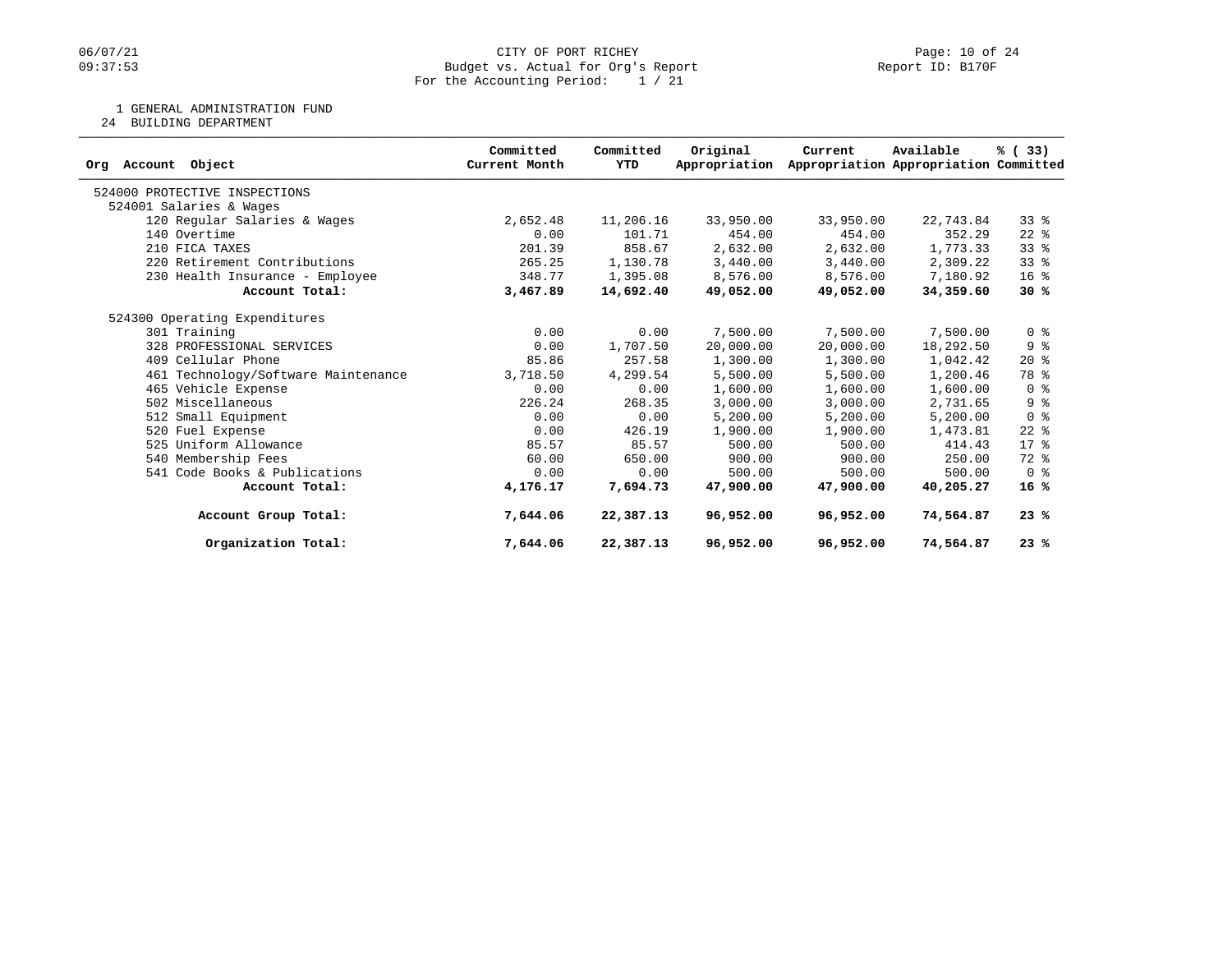## 06/07/21 CITY OF PORT RICHEY Page: 11 of 24<br>
Budget vs. Actual for Org's Report Port 1999 (Peport ID: B170F Budget vs. Actual for Org's Report For the Accounting Period: 1 / 21

1 GENERAL ADMINISTRATION FUND

25 CODE ENFORCEMENT

| Object<br>Account<br>Orq        | Committed<br>Current Month | Committed<br>YTD | Original<br>Appropriation | Current   | Available<br>Appropriation Appropriation Committed | % (33)          |
|---------------------------------|----------------------------|------------------|---------------------------|-----------|----------------------------------------------------|-----------------|
| 525000                          |                            |                  |                           |           |                                                    |                 |
| 525001 Salaries & Wages         |                            |                  |                           |           |                                                    |                 |
| 120 Regular Salaries & Wages    | 893.01                     | 7,027.34         | 38,252.00                 | 38,252.00 | 31,224.66                                          | 18 %            |
| 140 Overtime                    | 0.00                       | 474.11           | 662.00                    | 662.00    | 187.89                                             | 72 %            |
| 210 FICA TAXES                  | 68.26                      | 573.48           | 2,977.00                  | 2,977.00  | 2,403.52                                           | 19 <sup>°</sup> |
| 220 Retirement Contributions    | 79.66                      | 740.51           | 3,891.00                  | 3,891.00  | 3,150.49                                           | 19 <sup>°</sup> |
| 230 Health Insurance - Employee | 854.64                     | 3,418.56         | 10,244.00                 | 10,244.00 | 6,825.44                                           | $33$ $%$        |
| Account Total:                  | 1,895.57                   | 12,234.00        | 56,026.00                 | 56,026.00 | 43,792.00                                          | 22%             |
| 525300 Operating Expenditures   |                            |                  |                           |           |                                                    |                 |
| 301 Training                    | 0.00                       | 0.00             | 2,500.00                  | 2,500.00  | 2,500.00                                           | 0 <sup>8</sup>  |
| 465 Vehicle Expense             | 0.00                       | 0.00             | 1,000.00                  | 1,000.00  | 1,000.00                                           | 0 <sup>8</sup>  |
| 512 Small Equipment             | 4.27                       | 4.27             | 300.00                    | 300.00    | 295.73                                             | 1 <sup>8</sup>  |
| 520 Fuel Expense                | 0.00                       | 165.52           | 1,000.00                  | 1,000.00  | 834.48                                             | $17 - 8$        |
| 564 MOWING                      | 0.00                       | 0.00             | 2,000.00                  | 2,000.00  | 2,000.00                                           | 0 %             |
| Account Total:                  | 4.27                       | 169.79           | 6,800.00                  | 6,800.00  | 6,630.21                                           | 2%              |
| Account Group Total:            | 1,899.84                   | 12,403.79        | 62,826.00                 | 62,826.00 | 50,422.21                                          | 20%             |
| Organization Total:             | 1,899.84                   | 12,403.79        | 62,826.00                 | 62,826.00 | 50,422.21                                          | 20%             |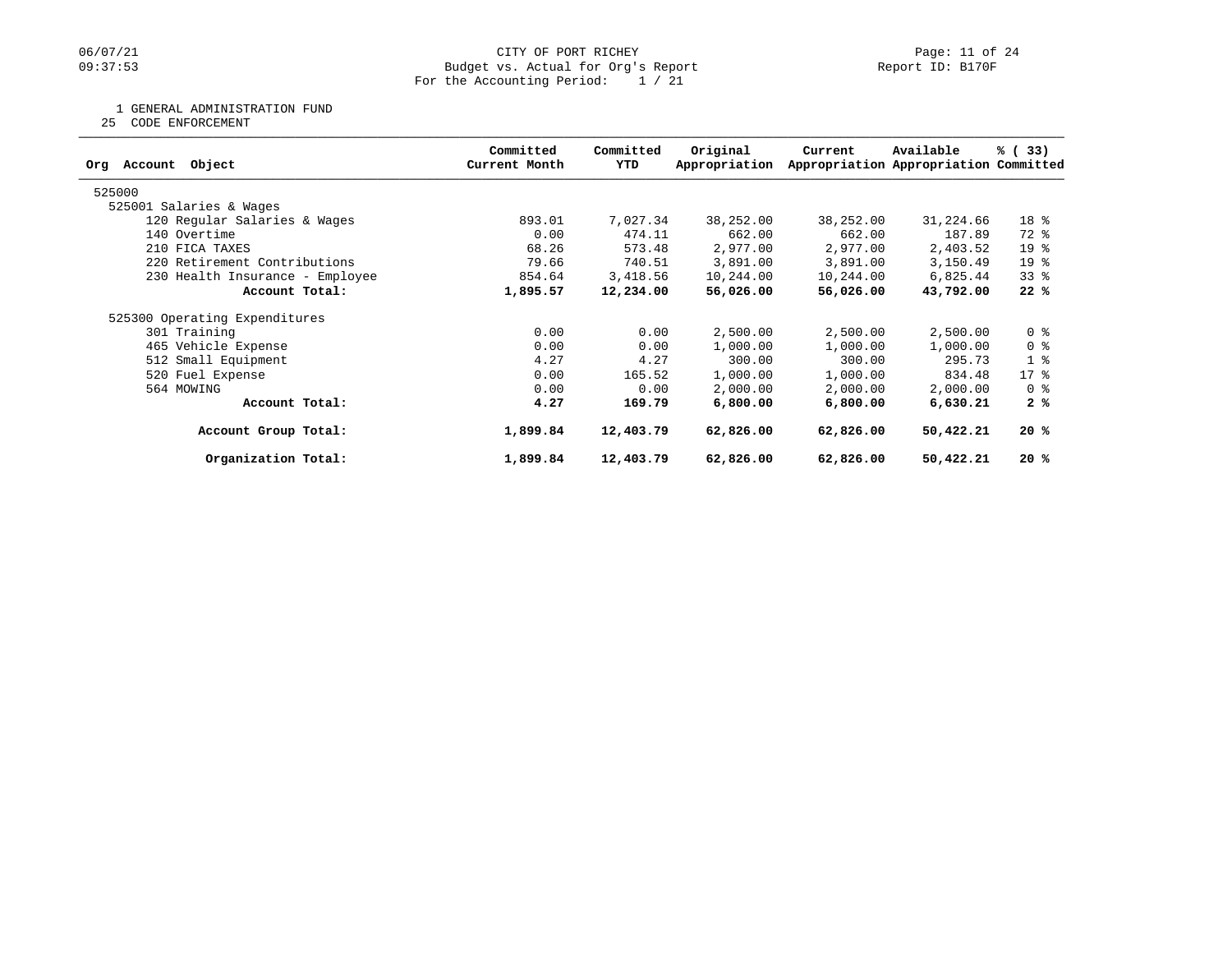## 06/07/21 CITY OF PORT RICHEY Page: 12 of 24<br>
Budget vs. Actual for Org's Report Port 10: B170F PORT RICHEY Budget vs. Actual for Org's Report For the Accounting Period: 1 / 21

1 GENERAL ADMINISTRATION FUND

26 HUMAN RESOURCES

| Object<br>Account<br>Orq            | Committed<br>Current Month | Committed<br>YTD | Original<br>Appropriation | Current   | Available<br>Appropriation Appropriation Committed | % (33)         |
|-------------------------------------|----------------------------|------------------|---------------------------|-----------|----------------------------------------------------|----------------|
| 526000                              |                            |                  |                           |           |                                                    |                |
| 526001 Salaries & Wages             |                            |                  |                           |           |                                                    |                |
| 120 Regular Salaries & Wages        | 2,040.01                   | 7,178.71         | 26,000.00                 | 26,000.00 | 18,821.29                                          | $28$ %         |
| 140 Overtime                        | 0.00                       | 185.70           | 450.00                    | 450.00    | 264.30                                             | 41 %           |
| 210 FICA TAXES                      | 153.50                     | 554.45           | 2,024.00                  | 2,024.00  | 1,469.55                                           | $27$ %         |
| 220 Retirement Contributions        | 204.00                     | 736.43           | 2,645.00                  | 2,645.00  | 1,908.57                                           | $28$ %         |
| 230 Health Insurance - Employee     | 427.77                     | 1,711.08         | 5,112.00                  | 5,112.00  | 3,400.92                                           | 33%            |
| Account Total:                      | 2,825.28                   | 10,366.37        | 36,231.00                 | 36,231.00 | 25,864.63                                          | 29%            |
| 526300 Operating Expenditures       |                            |                  |                           |           |                                                    |                |
| 301 Training                        | 0.00                       | 175.00           | 2,500.00                  | 2,500.00  | 2,325.00                                           | 7 %            |
| 328 PROFESSIONAL SERVICES           | 0.00                       | 73.00            | 2,000.00                  | 2,000.00  | 1,927.00                                           | 4%             |
| 409 Cellular Phone                  | 0.00                       | 0.00             | 600.00                    | 600.00    | 600.00                                             | 0 <sup>8</sup> |
| 461 Technology/Software Maintenance | 0.00                       | 373.56           | 500.00                    | 500.00    | 126.44                                             | 75 %           |
| 502 Miscellaneous                   | 0.00                       | 36.49            | 500.00                    | 500.00    | 463.51                                             | 7 %            |
| 512 Small Equipment                 | 0.00                       | 922.55           | 1,000.00                  | 1,000.00  | 77.45                                              | $92$ $%$       |
| 540 Membership Fees                 | 0.00                       | 0.00             | 300.00                    | 300.00    | 300.00                                             | 0 <sup>8</sup> |
| Account Total:                      | 0.00                       | 1,580.60         | 7,400.00                  | 7,400.00  | 5,819.40                                           | 21%            |
| Account Group Total:                | 2,825.28                   | 11,946.97        | 43,631.00                 | 43,631.00 | 31,684.03                                          | 27%            |
| Organization Total:                 | 2,825.28                   | 11,946.97        | 43,631.00                 | 43,631.00 | 31,684.03                                          | 27%            |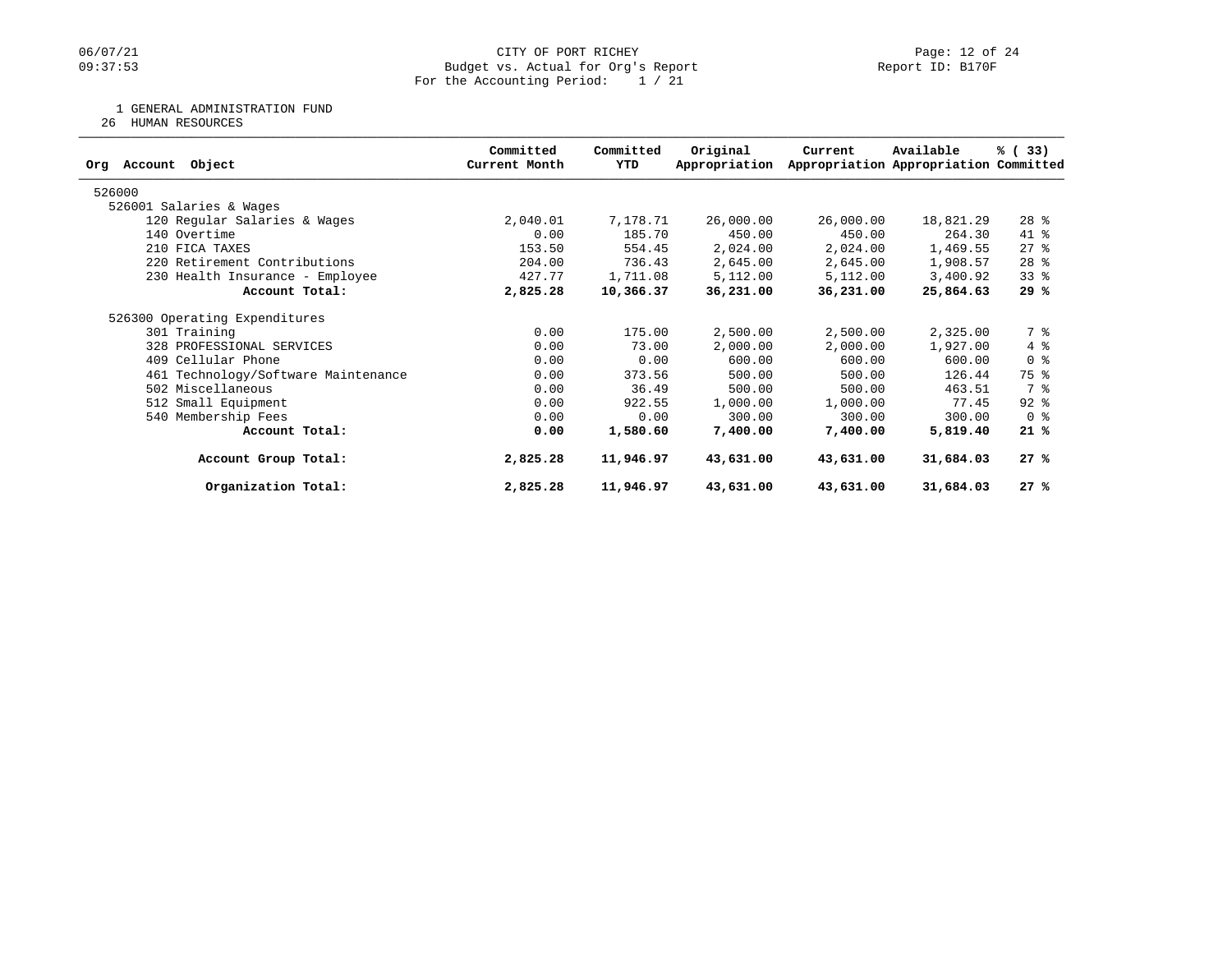## 06/07/21 CITY OF PORT RICHEY Page: 13 of 24<br>
Budget vs. Actual for Org's Report Port 1999 (Peport ID: B170F Budget vs. Actual for Org's Report For the Accounting Period: 1 / 21

1 GENERAL ADMINISTRATION FUND

38 GRANTS

| Object<br>Account<br>Ora             | Committed<br>Current Month | Committed<br><b>YTD</b> | Original<br>Appropriation | Current    | Available<br>Appropriation Appropriation Committed | % (33) |
|--------------------------------------|----------------------------|-------------------------|---------------------------|------------|----------------------------------------------------|--------|
| 538000<br>538800 GRANT EXPENDITURES  |                            |                         |                           |            |                                                    |        |
| 632 Nick's Park                      | 0.00                       | 0.00                    | 200,000.00                | 200,000.00 | 200,000.00                                         | 0 %    |
| 803 Restore Act - Dredging/Boat Ramp | 0.00                       | 0.00                    | 667,000.00                | 667,000.00 | 667,000.00                                         | 0 %    |
| 836 CDBG Grant - County              | 0.00                       | 0.00                    | 35,000.00                 | 35,000.00  | 35,000.00                                          | 0 %    |
| Account Total:                       | 0.00                       | 0.00                    | 902,000.00                | 902,000.00 | 902,000.00                                         | 0 %    |
| Account Group Total:                 | 0.00                       | 0.00                    | 902,000.00                | 902,000.00 | 902,000.00                                         | 0 %    |
| Organization Total:                  | 0.00                       | 0.00                    | 902,000,00                | 902,000.00 | 902,000.00                                         | 0 %    |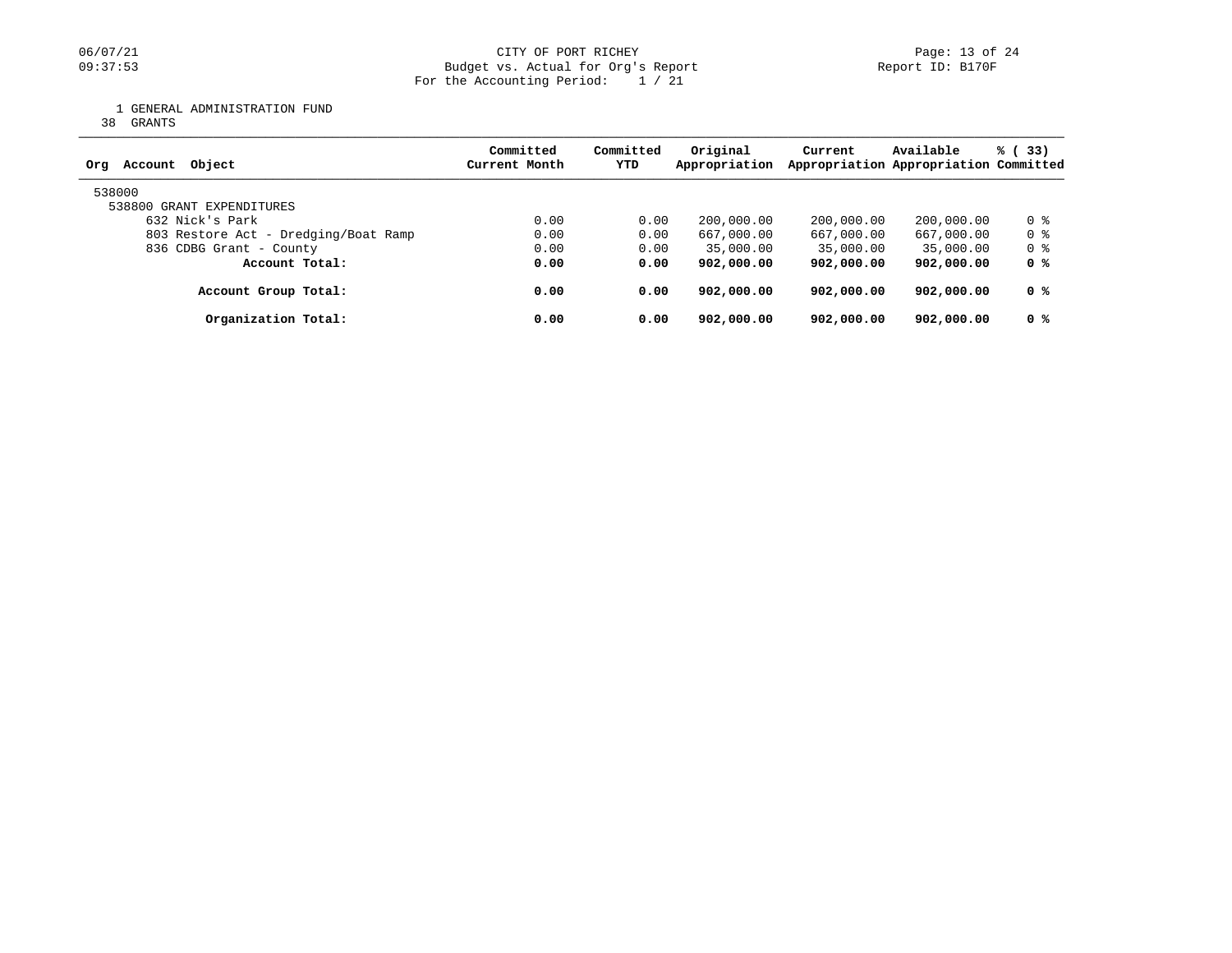## 06/07/21 CITY OF PORT RICHEY Page: 14 of 24<br>
Budget vs. Actual for Org's Report Port 1999 (Peport ID: B170F Budget vs. Actual for Org's Report For the Accounting Period: 1 / 21

1 GENERAL ADMINISTRATION FUND

41 PUBLIC WORKS DEPARTMENT

| Object<br>Org Account               | Committed<br>Current Month | Committed<br><b>YTD</b> | Original<br>Appropriation | Current    | Available<br>Appropriation Appropriation Committed | % (33)          |
|-------------------------------------|----------------------------|-------------------------|---------------------------|------------|----------------------------------------------------|-----------------|
| 541000 ROAD & STREET FACILITIES     |                            |                         |                           |            |                                                    |                 |
| 541001 Salaries & Wages             |                            |                         |                           |            |                                                    |                 |
| 120 Regular Salaries & Wages        | 3,838.62                   | 15,872.43               | 51,885.00                 | 51,885.00  | 36,012.57                                          | $31*$           |
| 140 Overtime                        | 115.13                     | 445.74                  | 2,501.00                  | 2,501.00   | 2,055.26                                           | 18 %            |
| 210 FICA TAXES                      | 301.87                     | 1,245.77                | 3,078.00                  | 3,078.00   | 1,832.23                                           | 40 %            |
| 220 Retirement Contributions        | 395.38                     | 1,631.78                | 4,023.00                  | 4,023.00   | 2,391.22                                           | 41 %            |
| 230 Health Insurance - Employee     | 1,493.73                   | 4,840.49                | 29,949.00                 | 29,949.00  | 25,108.51                                          | 16 <sup>°</sup> |
| Account Total:                      | 6,144.73                   | 24,036.21               | 91,436.00                 | 91,436.00  | 67,399.79                                          | 26%             |
| 541300 Operating Expenditures       |                            |                         |                           |            |                                                    |                 |
| 301 Training                        | 0.00                       | 275.00                  | 5,000.00                  | 5,000.00   | 4,725.00                                           | 6 %             |
| 315 Physical Exams                  | 0.00                       | 0.00                    | 300.00                    | 300.00     | 300.00                                             | 0 <sup>8</sup>  |
| 409 Cellular Phone                  | 206.04                     | 430.27                  | 2,400.00                  | 2,400.00   | 1,969.73                                           | 18 %            |
| 430 Electricity                     | 0.00                       | 1,035.09                | 7,000.00                  | 7,000.00   | 5,964.91                                           | 15 %            |
| 431 Street Lights                   | 0.00                       | 8,415.41                | 35,000.00                 | 35,000.00  | 26,584.59                                          | $24$ %          |
| 432 Water Utility Expense           | 648.78                     | 1,264.35                | 6,000.00                  | 6,000.00   | 4,735.65                                           | $21$ %          |
| 434 Sewer Utility Expense           | 582.16                     | 1,089.98                | 6,000.00                  | 6,000.00   | 4,910.02                                           | 18 %            |
| 436 STORMWATER UTILITY EXPENSE      | 242.00                     | 452.00                  | 1,500.00                  | 1,500.00   | 1,048.00                                           | $30*$           |
| 440 RENTALS & LEASES                | 0.00                       | 0.00                    | 2,800.00                  | 2,800.00   | 2,800.00                                           | 0 <sup>8</sup>  |
| 460 Building Maintenance            | 109.81                     | 334.58                  | 7,000.00                  | 7,000.00   | 6,665.42                                           | 5 <sup>8</sup>  |
| 462 Maintenance                     | 2,284.96                   | 6,485.96                | 18,000.00                 | 18,000.00  | 11,514.04                                          | 36 <sup>8</sup> |
| 465 Vehicle Expense                 | 4,112.32                   | 5,436.97                | 10,000.00                 | 10,000.00  | 4,563.03                                           | 54 %            |
| 467 Equipment Maintenance           | 0.00                       | 769.42                  | 1,000.00                  | 1,000.00   | 230.58                                             | 77 %            |
| 502 Miscellaneous                   | 0.00                       | 345.72                  | 2,500.00                  | 2,500.00   | 2,154.28                                           | $14*$           |
| 512 Small Equipment                 | $-958.20$                  | $-273.78$               | 9,000.00                  | 9,000.00   | 9,273.78                                           | $-3$ $%$        |
| 514 Safety Equipment                | 0.00                       | 0.00                    | 1,500.00                  | 1,500.00   | 1,500.00                                           | 0 <sup>8</sup>  |
| 520 Fuel Expense                    | 0.00                       | 2,775.32                | 15,000.00                 | 15,000.00  | 12,224.68                                          | 19 <sup>°</sup> |
| 524 Landscaping                     | 0.00                       | 900.00                  | 20,000.00                 | 20,000.00  | 19,100.00                                          | 5 <sup>8</sup>  |
| 525 Uniform Allowance               | 450.60                     | 2,376.04                | 9,000.00                  | 9,000.00   | 6,623.96                                           | $26$ %          |
| 528 Chemicals                       | 0.00                       | 166.94                  | 5,000.00                  | 5,000.00   | 4,833.06                                           | 3 <sup>8</sup>  |
| 530 Road Material/Pavement Markings | 41.78                      | 41.78                   | 15,000.00                 | 15,000.00  | 14,958.22                                          | 0 <sup>8</sup>  |
| 531 Street Signs                    | 0.00                       | 152.00                  | 6,000.00                  | 6,000.00   | 5,848.00                                           | 3 <sup>8</sup>  |
| Account Total:                      | 7,720.25                   | 32,473.05               | 185,000.00                | 185,000.00 | 152,526.95                                         | 18%             |
| Account Group Total:                | 13,864.98                  | 56,509.26               | 276,436.00                | 276,436.00 | 219,926.74                                         | 20%             |
| Organization Total:                 | 13,864.98                  | 56,509.26               | 276,436.00                | 276,436.00 | 219,926.74                                         | 20%             |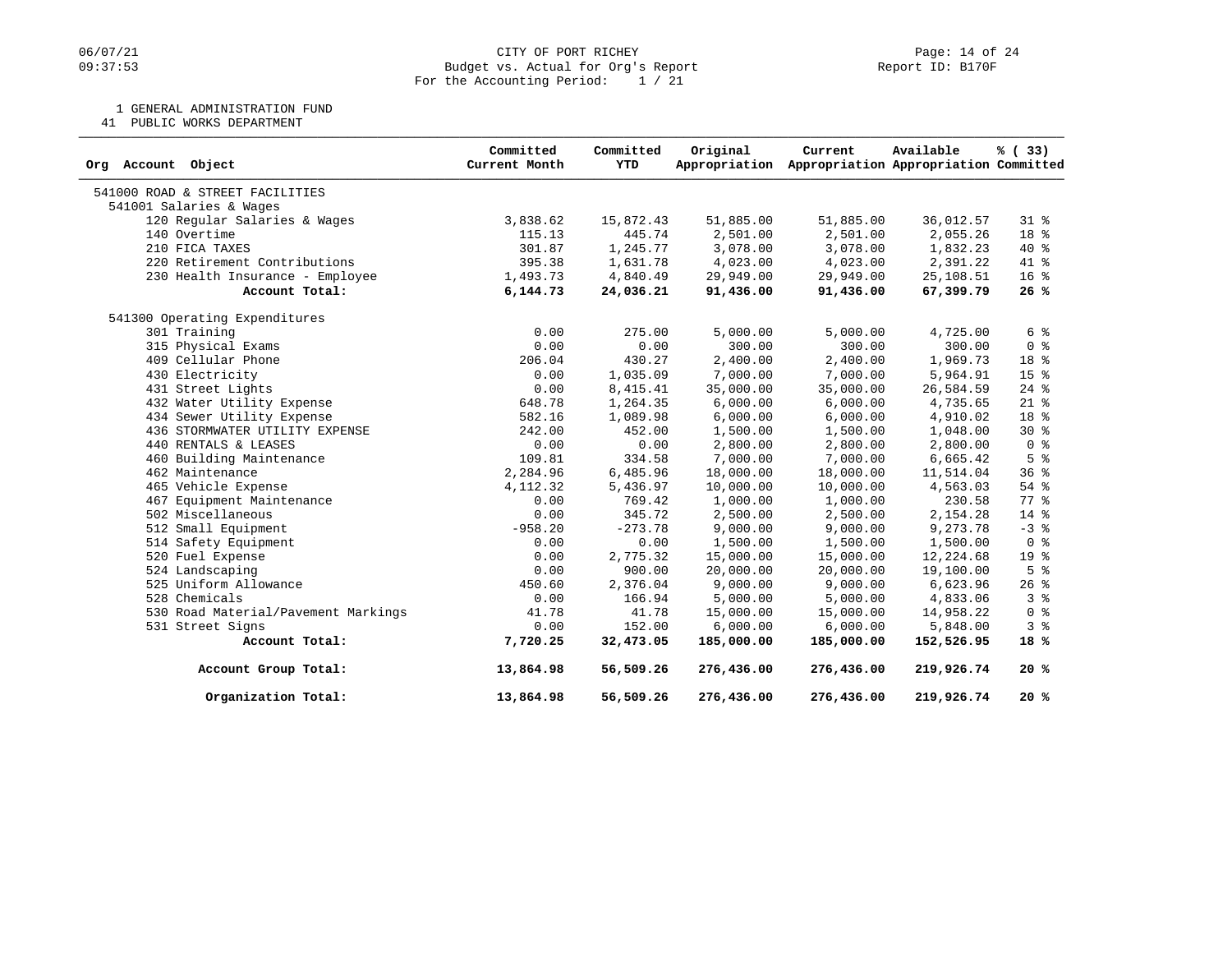#### 06/07/21 CITY OF PORT RICHEY PORT RICHEY Page: 15 of 24 09:37:53 Budget vs. Actual for Org's Report Report ID: B170F For the Accounting Period: 1 / 21

1 GENERAL ADMINISTRATION FUND

62 PUBLIC HEALTH

| Account Object<br>Ora       | Committed<br>Current Month | Committed<br>YTD | Original<br>Appropriation | Current   | Available<br>Appropriation Appropriation Committed | % (33)    |
|-----------------------------|----------------------------|------------------|---------------------------|-----------|----------------------------------------------------|-----------|
| 562000 HEALTH               |                            |                  |                           |           |                                                    |           |
| 562300 Operating Expenses   |                            |                  |                           |           |                                                    |           |
| 339 Animal Control Contract | 0.00                       | 0.00             | 22,000.00                 | 22,000.00 | 22,000.00                                          | 0 %       |
| 433 Refuse Pick-up          | 500.24                     | 2,313.09         | 10,000.00                 | 10,000.00 | 7,686.91                                           | $23$ $%$  |
| 519 Solid Waste Assessment  | 0.00                       | 3,770.55         | 3,500.00                  | 3,500.00  | $-270.55$                                          | $108$ $%$ |
| Account Total:              | 500.24                     | 6,083.64         | 35,500.00                 | 35,500.00 | 29,416.36                                          | 17 %      |
| Account Group Total:        | 500.24                     | 6,083.64         | 35,500.00                 | 35,500.00 | 29,416.36                                          | 17 %      |
| Organization Total:         | 500.24                     | 6,083.64         | 35,500.00                 | 35,500.00 | 29,416.36                                          | 17 %      |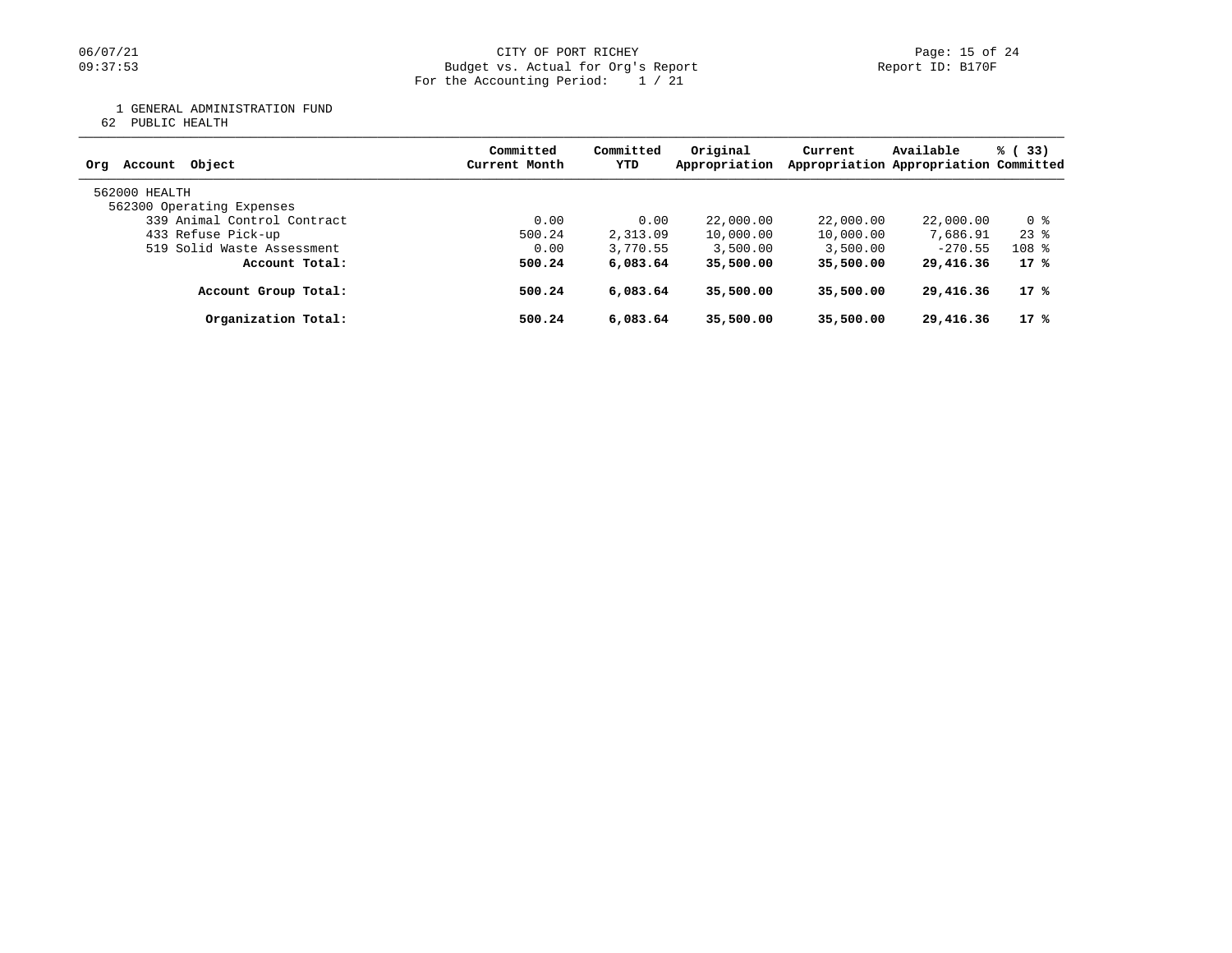## 06/07/21 CITY OF PORT RICHEY Page: 16 of 24<br>
Budget vs. Actual for Org's Report Port 19: BI70F PORT RIPS Page: 16 of 24 Budget vs. Actual for Org's Report For the Accounting Period: 1 / 21

## 1 GENERAL ADMINISTRATION FUND

90 CONTINGENCIES

| Object<br>Org Account                | Committed<br>Current Month | Committed<br>YTD | Original<br>Appropriation            | Current    | Available<br>Appropriation Appropriation Committed | % (33)         |
|--------------------------------------|----------------------------|------------------|--------------------------------------|------------|----------------------------------------------------|----------------|
| 590000                               |                            |                  |                                      |            |                                                    |                |
| 590900 CONTINGENCIES                 |                            |                  |                                      |            |                                                    |                |
| 911 INTERFUND ALLOCATION - GENERAL   | 0.00                       | 0.00             | 31,646.00                            | 0.00       | 0.00                                               | 0 <sup>8</sup> |
| 925 CRA City's TIF Share             | 0.00                       | 31,646.00        | 31,646.00                            | 31,646.00  | 0.00                                               | 100 %          |
| Account Total:                       | 0.00                       | 31,646.00        | 63,292.00                            | 31,646.00  | 0.00                                               | $100*$         |
| 590911 RESERVE FLCLASS CONTINGENCIES |                            |                  |                                      |            |                                                    |                |
| 990 Contingencies                    | 0.00                       | 0.00             | 520,639.00                           | 520,639.00 | 520,639.00                                         | 0 <sub>8</sub> |
| Account Total:                       | 0.00                       | 0.00             | 520,639.00                           | 520,639.00 | 520,639.00                                         | 0 %            |
| 590912 RESERVE FLFIT CONTINGENCIES   |                            |                  |                                      |            |                                                    |                |
| 990 Contingencies                    | 0.00                       | 0.00             | 520,640.00                           | 520,640.00 | 520,640.00                                         | 0 <sup>8</sup> |
| Account Total:                       | 0.00                       | 0.00             | 520,640.00                           | 520,640.00 | 520,640.00                                         | 0 %            |
| Account Group Total:                 | 0.00                       | 31,646.00        | 1,104,571.00                         |            | 1,072,925.00 1,041,279.00                          | 3%             |
| Organization Total:                  | 0.00                       | 31,646.00        | 1,104,571.00                         |            | 1,072,925.00 1,041,279.00                          | 3%             |
|                                      |                            |                  |                                      |            |                                                    |                |
| Fund Total:                          |                            |                  | 421,841.54 1,642,265.77 6,778,142.00 |            | 6,746,496.00 5,104,230.23                          | 24%            |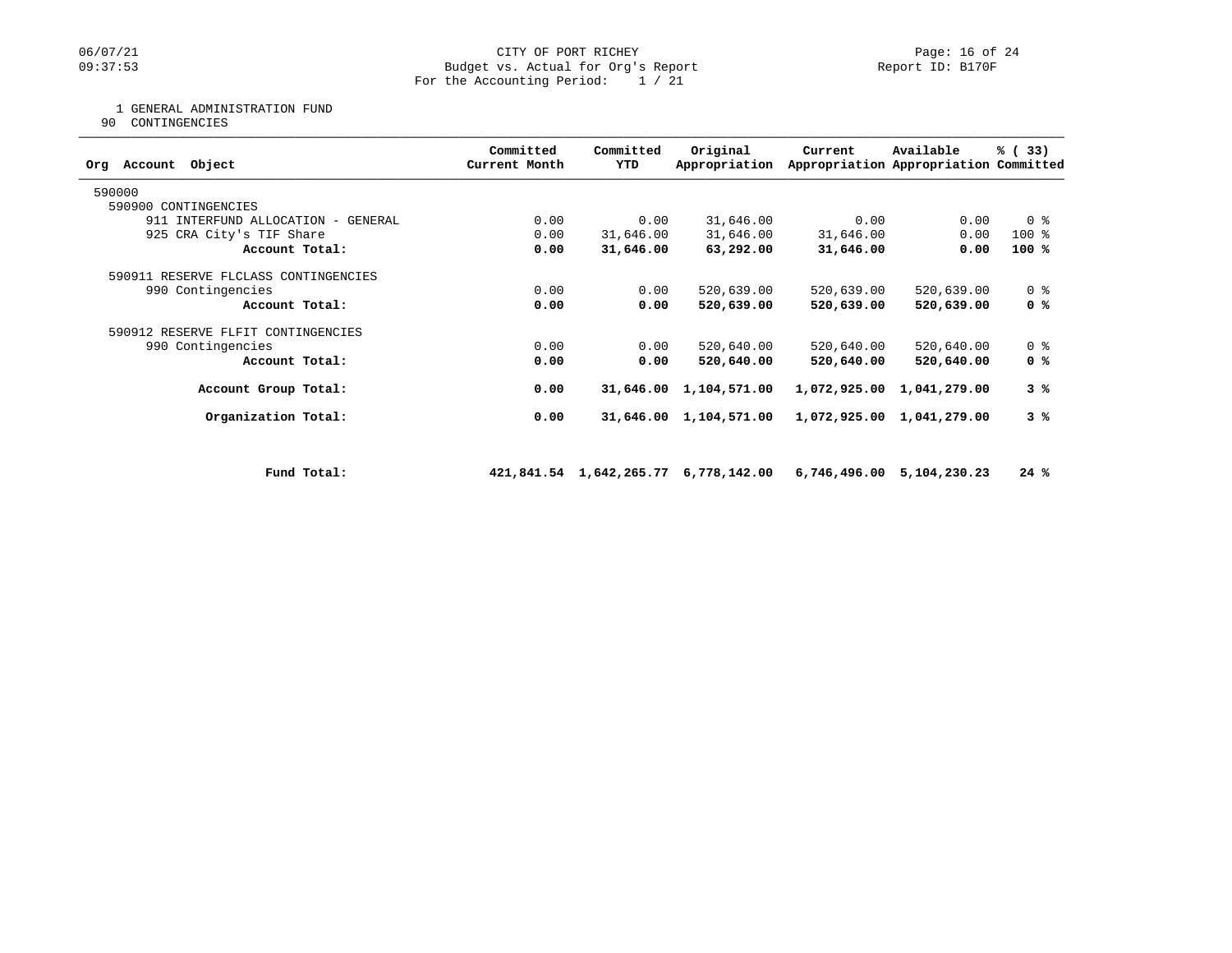## 06/07/21 CITY OF PORT RICHEY Page: 17 of 24<br>
Budget vs. Actual for Org's Report Port 1999 (Peport ID: B170F Budget vs. Actual for Org's Report For the Accounting Period: 1 / 21

120 POLICE CONFISCATION FUND

21 POLICE DEPARTMENT

| Account Object<br>Org         | Committed<br>Current Month | Committed<br>YTD | Original<br>Appropriation | Current   | Available<br>Appropriation Appropriation Committed | % (33) |
|-------------------------------|----------------------------|------------------|---------------------------|-----------|----------------------------------------------------|--------|
| 521000 LAW<br>ENFORCEMENT     |                            |                  |                           |           |                                                    |        |
| 521300 Operating Expenditures |                            |                  |                           |           |                                                    |        |
| 502 Miscellaneous             | 0.00                       | 0.00             | 6,000.00                  | 6,000.00  | 6,000.00                                           | 0 %    |
| 537 Weapons Equip/Supplies    | 0.00                       | 1,045.77         | 10,000.00                 | 6.054.00  | 5,008.23                                           | $17*$  |
| 566 Investigative Funds       | 0.00                       | 662.00           | 2,000.00                  | 2,000.00  | 1,338.00                                           | 338    |
| Account Total:                | 0.00                       | 1,707.77         | 18,000.00                 | 14,054.00 | 12,346.23                                          | $12*$  |
| 521600 Capital Outlay         |                            |                  |                           |           |                                                    |        |
| 648 Equipment                 | 0.00                       | 2,955.00         | 30,000.00                 | 33,946.00 | 30,991.00                                          | 9 %    |
| Account Total:                | 0.00                       | 2,955.00         | 30,000.00                 | 33,946,00 | 30,991.00                                          | 9 %    |
| Account Group Total:          | 0.00                       | 4,662.77         | 48,000,00                 | 48,000,00 | 43,337.23                                          | 10 %   |
| Organization Total:           | 0.00                       | 4,662.77         | 48,000,00                 | 48,000,00 | 43,337.23                                          | 10 %   |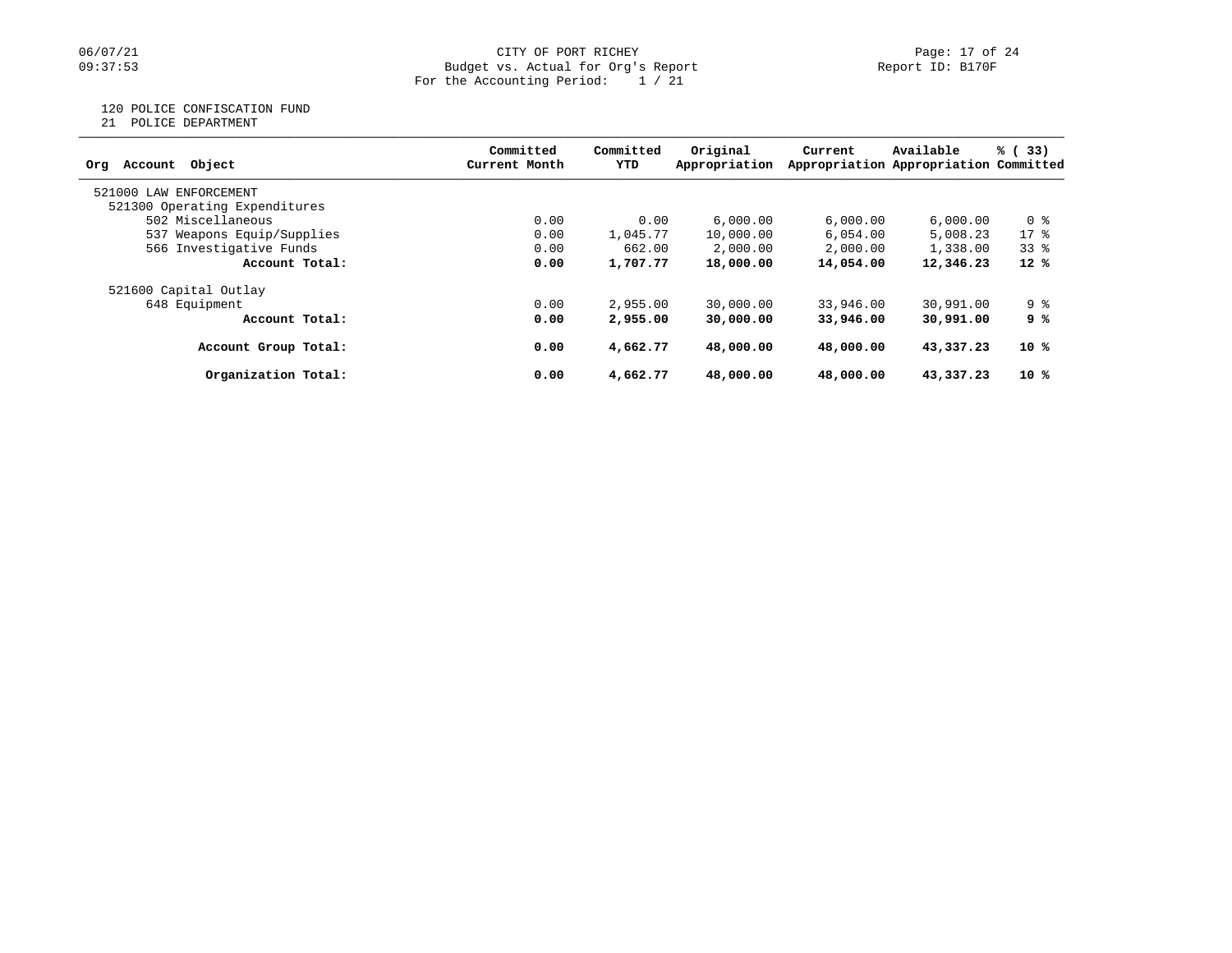## 06/07/21 CITY OF PORT RICHEY Page: 18 of 24<br>
Budget vs. Actual for Org's Report Port (10: B170F PORT RICHEY Budget vs. Actual for Org's Report For the Accounting Period: 1 / 21

## 120 POLICE CONFISCATION FUND

59 OTHER ECONOMIC ENVIRONMENT

| Object<br>Account<br>Orq     | Committed<br>Current Month | Committed<br>YTD | Original<br>Appropriation | Current   | Available<br>Appropriation Appropriation Committed | % (33) |
|------------------------------|----------------------------|------------------|---------------------------|-----------|----------------------------------------------------|--------|
| 590000                       |                            |                  |                           |           |                                                    |        |
| 590910 RESERVE CONTINGENCIES |                            |                  |                           |           |                                                    |        |
| 990 Contingencies            | 0.00                       | 0.00             | 42,444.00                 | 42,444.00 | 42,444.00                                          | 0 %    |
| Account Total:               | 0.00                       | 0.00             | 42,444.00                 | 42,444.00 | 42,444.00                                          | 0 %    |
| Account Group Total:         | 0.00                       | 0.00             | 42,444.00                 | 42,444.00 | 42,444.00                                          | 0 %    |
| Organization Total:          | 0.00                       | 0.00             | 42,444.00                 | 42,444.00 | 42,444.00                                          | 0 %    |
|                              |                            |                  |                           |           |                                                    |        |
| Fund Total:                  | 0.00                       | 4,662.77         | 90,444.00                 | 90,444.00 | 85,781.23                                          | 5 %    |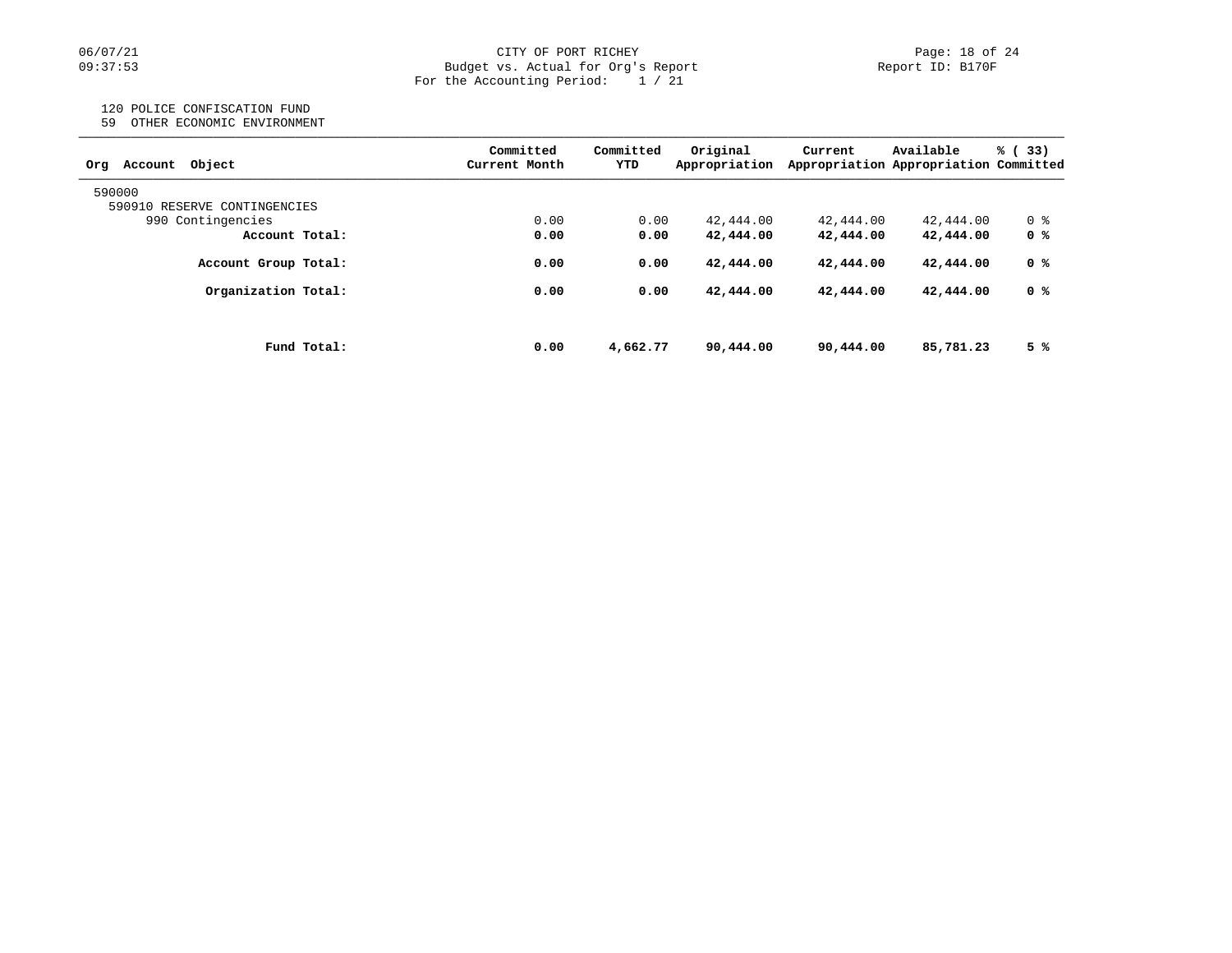## 06/07/21 CITY OF PORT RICHEY Page: 19 of 24<br>
Budget vs. Actual for Org's Report Page: 19 of 24<br>
Page: 19 of 24 Budget vs. Actual for Org's Report For the Accounting Period: 1 / 21

# 125 POLICE \$5 FUND

21 POLICE DEPARTMENT

| Object<br>Account<br>Ora            |             | Committed<br>Current Month | Committed<br>YTD | Original<br>Appropriation | Current   | Available<br>Appropriation Appropriation Committed | % (33)         |
|-------------------------------------|-------------|----------------------------|------------------|---------------------------|-----------|----------------------------------------------------|----------------|
| 521000 LAW ENFORCEMENT              |             |                            |                  |                           |           |                                                    |                |
| 521300 Operating Expenditures       |             |                            |                  |                           |           |                                                    |                |
| 461 Technology/Software Maintenance |             | 0.00                       | 0.00             | 12,300.00                 | 12,300.00 | 12,300.00                                          | 0 <sup>8</sup> |
| 502 Miscellaneous                   |             | 0.00                       | 0.00             | 10,000.00                 | 10,000.00 | 10,000.00                                          | 0 <sup>8</sup> |
| 512 Small Equipment                 |             | 0.00                       | 0.00             | 10,000.00                 | 10,000.00 | 10,000.00                                          | 0 <sup>8</sup> |
| 991 Reserves                        |             | 0.00                       | 0.00             | 3,700.00                  | 3,700.00  | 3,700.00                                           | 0 %            |
| Account Total:                      |             | 0.00                       | 0.00             | 36,000.00                 | 36,000.00 | 36,000.00                                          | 0 %            |
| Account Group Total:                |             | 0.00                       | 0.00             | 36,000,00                 | 36,000,00 | 36,000,00                                          | 0 %            |
| Organization Total:                 |             | 0.00                       | 0.00             | 36,000,00                 | 36,000,00 | 36,000.00                                          | 0 %            |
|                                     |             |                            |                  |                           |           |                                                    |                |
|                                     | Fund Total: | 0.00                       | 0.00             | 36,000.00                 | 36,000,00 | 36,000.00                                          | 0 %            |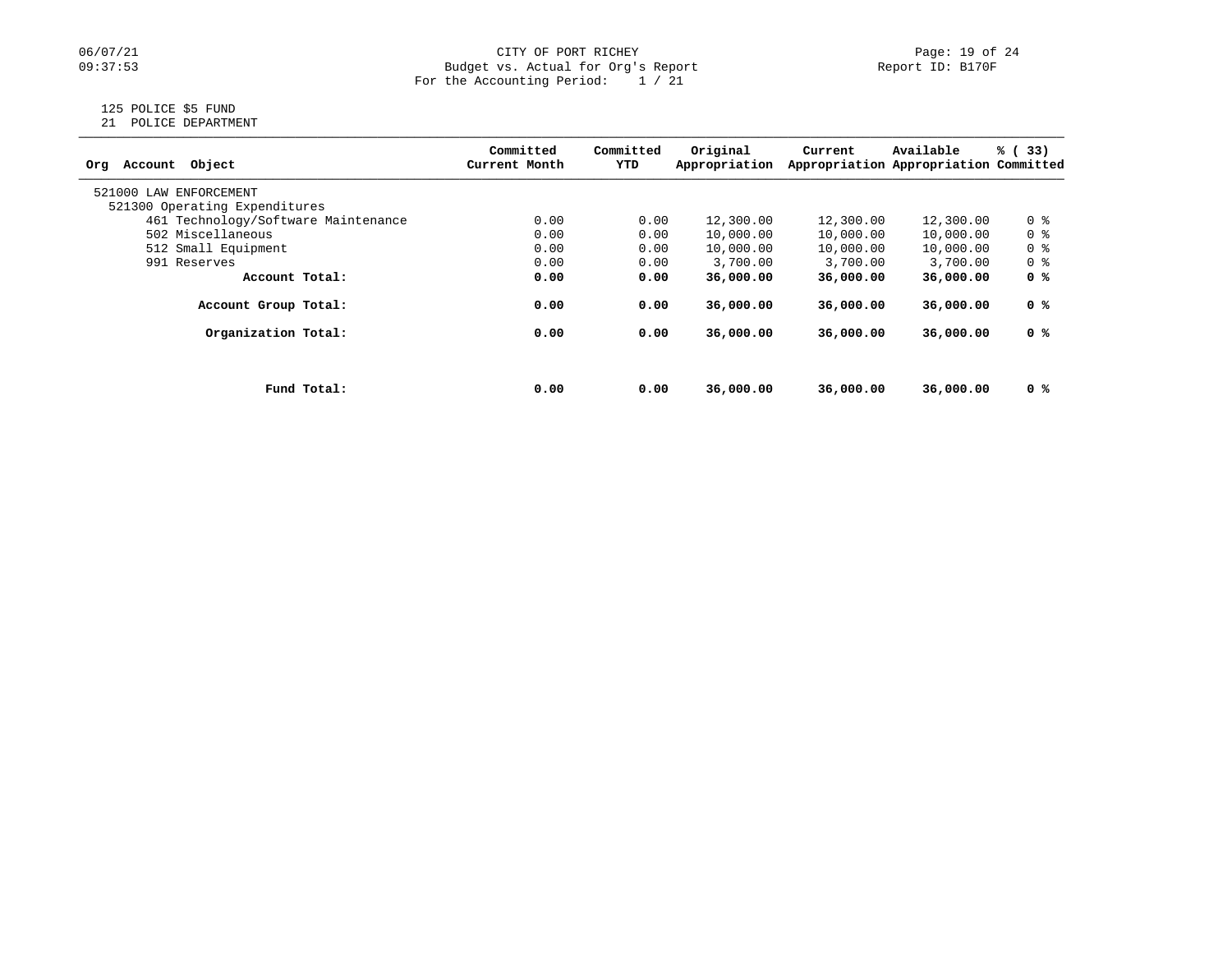## 06/07/21 CITY OF PORT RICHEY Page: 20 of 24<br>
Budget vs. Actual for Org's Report Page: 20 of 24<br>
Page: 20 of 24 Budget vs. Actual for Org's Report For the Accounting Period: 1 / 21

#### 200 POLICE IMPACT FEES 90 CONTINGENCIES

| Object<br>Account<br>Orq     | Committed<br>Current Month | Committed<br>YTD | Original<br>Appropriation | Current   | Available<br>Appropriation Appropriation Committed | % (33) |
|------------------------------|----------------------------|------------------|---------------------------|-----------|----------------------------------------------------|--------|
| 590000                       |                            |                  |                           |           |                                                    |        |
| 590910 RESERVE CONTINGENCIES |                            |                  |                           |           |                                                    |        |
| 990 Contingencies            | 0.00                       | 0.00             | 10,742.00                 | 10,742.00 | 10,742.00                                          | 0 %    |
| Account Total:               | 0.00                       | 0.00             | 10,742.00                 | 10,742.00 | 10,742.00                                          | 0 %    |
| Account Group Total:         | 0.00                       | 0.00             | 10,742.00                 | 10,742.00 | 10,742.00                                          | 0 %    |
| Organization Total:          | 0.00                       | 0.00             | 10,742.00                 | 10,742.00 | 10,742.00                                          | 0 %    |
|                              |                            |                  |                           |           |                                                    |        |
| Fund Total:                  | 0.00                       | 0.00             | 10,742.00                 | 10,742.00 | 10,742.00                                          | 0 %    |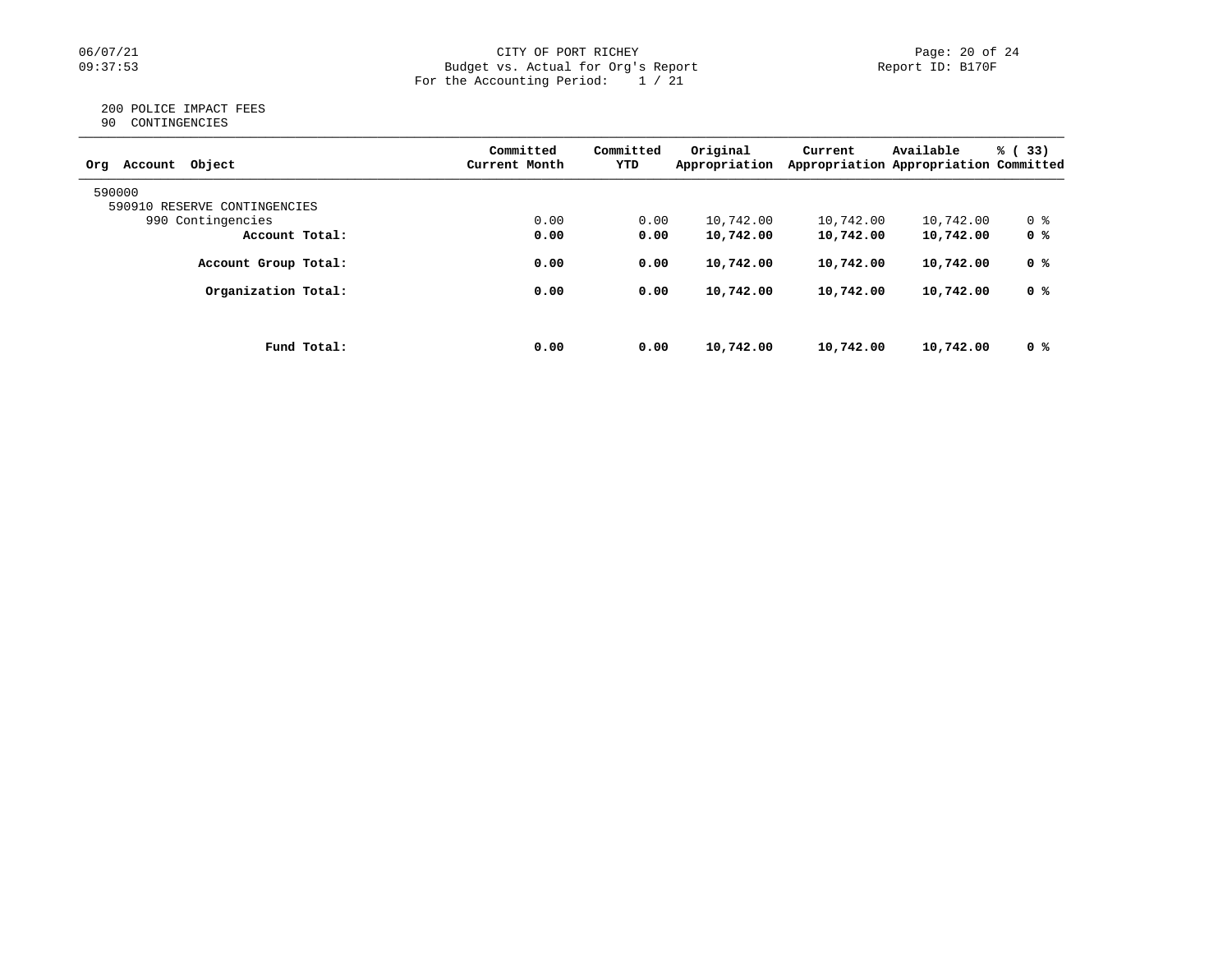## 06/07/21 CITY OF PORT RICHEY Page: 21 of 24<br>
Budget vs. Actual for Org's Report Page: 21 of 24<br>
Page: 21 of 24 Budget vs. Actual for Org's Report For the Accounting Period: 1 / 21

#### 210 FIRE IMPACT FEES 23 FIRE IMPACT FEES

| Object<br>Account<br>Orq              | Committed<br>Current Month | Committed<br>YTD | Original<br>Appropriation | Current   | Available<br>Appropriation Appropriation Committed | % (33) |
|---------------------------------------|----------------------------|------------------|---------------------------|-----------|----------------------------------------------------|--------|
| 523000<br>523600 Capital Outlay       |                            |                  |                           |           |                                                    |        |
| 630 Improvements Other Than Buildings | 0.00                       | 0.00             | 10,000.00                 | 10,000.00 | 10,000.00                                          | 0 %    |
| Account Total:                        | 0.00                       | 0.00             | 10,000.00                 | 10,000.00 | 10,000.00                                          | 0 %    |
| Account Group Total:                  | 0.00                       | 0.00             | 10,000.00                 | 10,000.00 | 10,000.00                                          | 0 %    |
| Organization Total:                   | 0.00                       | 0.00             | 10,000.00                 | 10,000.00 | 10,000.00                                          | 0 %    |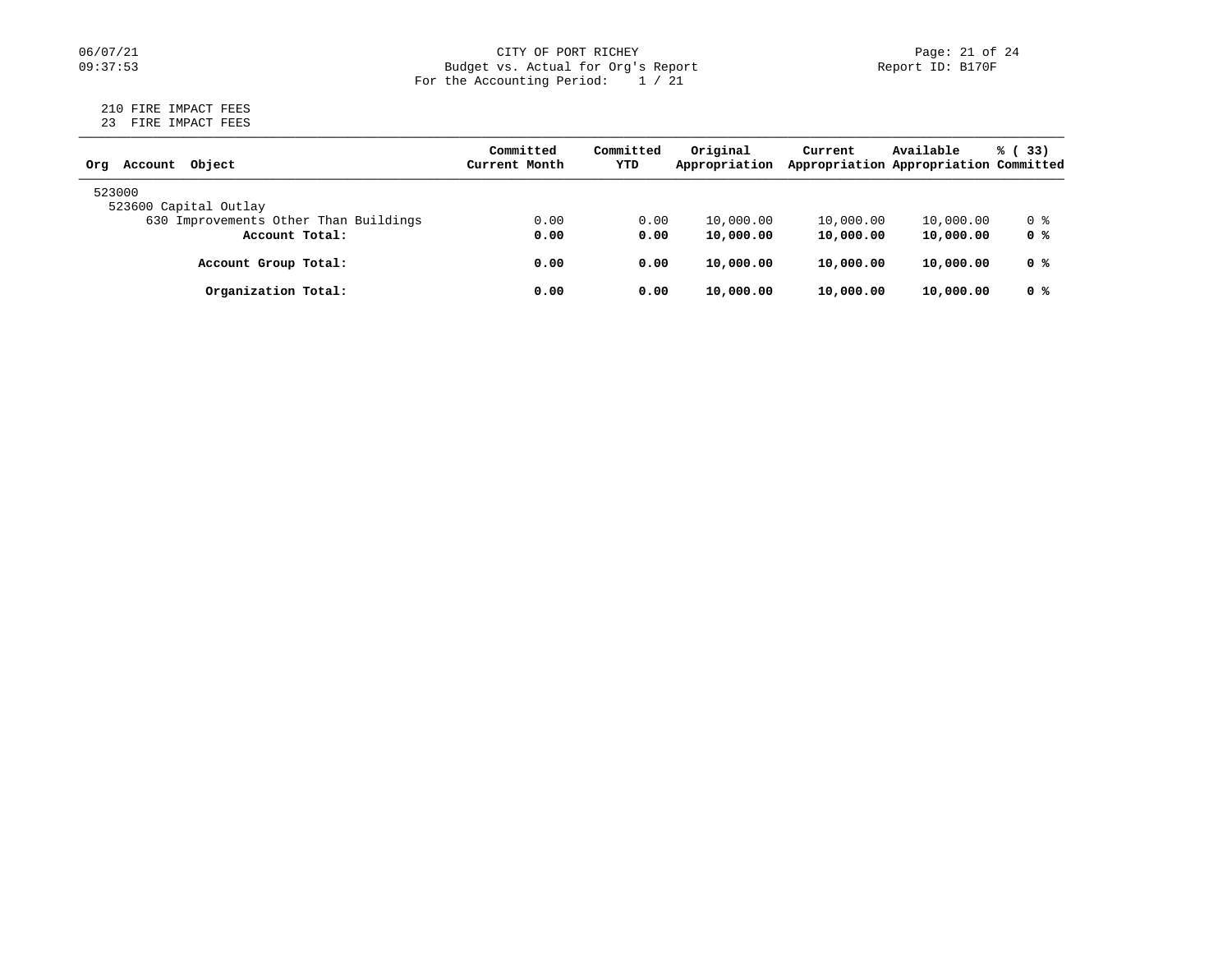## 06/07/21 CITY OF PORT RICHEY Page: 22 of 24<br>
Budget vs. Actual for Org's Report Port 10: BI70F PORT RICHEY Budget vs. Actual for Org's Report For the Accounting Period: 1 / 21

#### 210 FIRE IMPACT FEES

59 OTHER ECONOMIC ENVIRONMENT

| Obiect<br>Account<br>Orq     | Committed<br>Current Month | Committed<br>YTD | Original<br>Appropriation | Current   | Available<br>Appropriation Appropriation Committed | % (33) |
|------------------------------|----------------------------|------------------|---------------------------|-----------|----------------------------------------------------|--------|
| 590000                       |                            |                  |                           |           |                                                    |        |
| 590910 RESERVE CONTINGENCIES |                            |                  |                           |           |                                                    |        |
| 990 Contingencies            | 0.00                       | 0.00             | 23,921.00                 | 23,921.00 | 23,921.00                                          | 0 %    |
| Account Total:               | 0.00                       | 0.00             | 23,921.00                 | 23,921,00 | 23,921.00                                          | 0 %    |
| Account Group Total:         | 0.00                       | 0.00             | 23,921.00                 | 23,921,00 | 23,921.00                                          | 0 %    |
| Organization Total:          | 0.00                       | 0.00             | 23,921.00                 | 23,921.00 | 23,921.00                                          | 0 %    |
|                              |                            |                  |                           |           |                                                    |        |
| Fund Total:                  | 0.00                       | 0.00             | 33,921.00                 | 33,921,00 | 33,921.00                                          | 0 %    |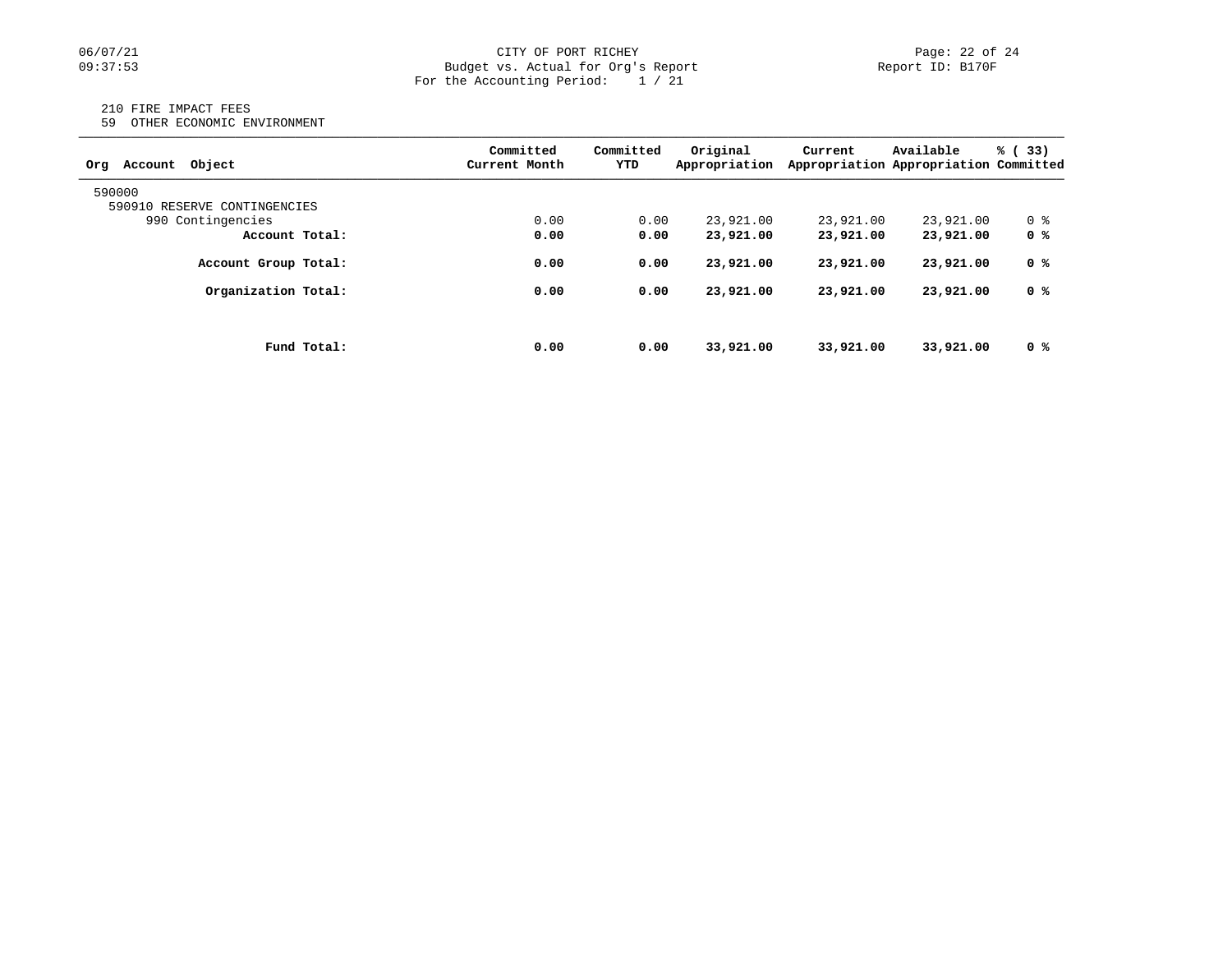#### 06/07/21 CITY OF PORT RICHEY PORT ROLL Page: 23 of 24 09:37:53 Budget vs. Actual for Org's Report Report ID: B170F For the Accounting Period: 1 / 21

# 220 TRANSPORTATION IMPACT FEE

42 TRANSPORTATION IMPACT FEES

| Object<br>Account<br>Orq | Committed<br>Current Month | Committed<br>YTD | Original<br>Appropriation | Current    | Available<br>Appropriation Appropriation Committed | % (33) |
|--------------------------|----------------------------|------------------|---------------------------|------------|----------------------------------------------------|--------|
| 542000                   |                            |                  |                           |            |                                                    |        |
| 542600 Capital Outlay    |                            |                  |                           |            |                                                    |        |
| 631 Road Improvements    | 0.00                       | 0.00             | 100,000.00                | 100,000.00 | 100,000.00                                         | 0 %    |
| Account Total:           | 0.00                       | 0.00             | 100,000.00                | 100,000.00 | 100,000.00                                         | 0 %    |
| Account Group Total:     | 0.00                       | 0.00             | 100,000.00                | 100,000.00 | 100,000.00                                         | 0 %    |
| Organization Total:      | 0.00                       | 0.00             | 100,000.00                | 100,000.00 | 100,000.00                                         | 0 %    |